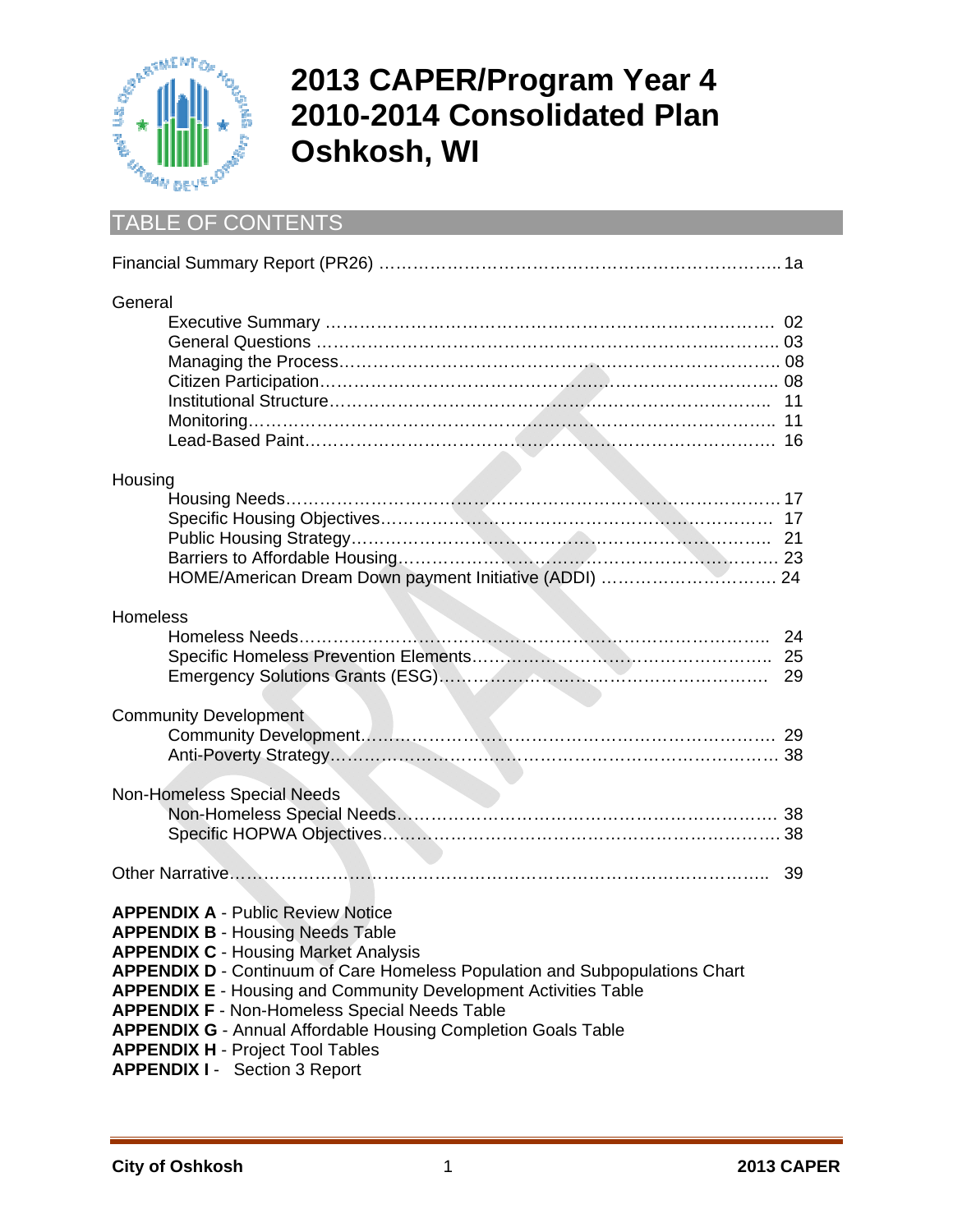## GENERAL

## **Executive Summary**

**GRANTEE:** City of Oshkosh, Wisconsin

**CON PLAN PERIOD:** May 1, 2010 to April 30, 2014

## **PERIOD COVERED BY CAPER**: May 1, 2013 to April 30, 2014

This CAPER describes Community Development Block Grant (CDBG) funded activities undertaken in the City of Oshkosh during the 2013 Program Year, which ran from May 1, 2013 to April 30, 2014.

During the program year, a total of \$757,202.77 in CDBG funds were expended on activities identified in the 2013 Action Plan as part of the 2010-2014 Consolidated Plan. HUD requires a minimum of 70-percent of CDBG expenditures benefit low and moderate income (LMI) persons or households over a three-year reporting period. The 2013 Program Year is the fourth year under the 2010-2014 Consolidated Plan. The expenditures for 2013 on their own are over 89 percent beneficial to LMI persons.

During the 2013 Program Year, a total of \$601,310 was expended on activities qualifying as benefiting LMI persons/households. The tables below summarize expenditures of the program year as well as detailing expenditures over the three-year period. Additional details are found throughout this document.

| PY 2013 PROGRAM YEAR TOTAL EXPENDITURES                                       |  |              |  |  |
|-------------------------------------------------------------------------------|--|--------------|--|--|
| <b>Total Expended</b>                                                         |  | \$757,202.77 |  |  |
| <b>Central City &amp; Community Facilities</b>                                |  | 67,335.22    |  |  |
| Housing & Neighborhood Development                                            |  | \$500,434.73 |  |  |
| <b>Public Services</b>                                                        |  | \$100,875.00 |  |  |
| Planning & Administration                                                     |  | 88,557.82    |  |  |
| Total Expended less Planning & Administration                                 |  | \$668,644.95 |  |  |
| <b>Total Expended on LMI Activities</b>                                       |  | \$601,309.73 |  |  |
| Percentage benefit to LMI persons/households in 2013                          |  | 89.9%        |  |  |
| (total expended - planning & administration)/total expended on LMI activities |  |              |  |  |

#### **General Questions**

- **1) Assessment of the one-year goals and objectives** 
	- **a) Describe the accomplishments in attaining the goals and objectives for the reporting period.**
	- **b) Provide a breakdown of the CPD formula grant funds spent on grant activities for each goal and objective.**
	- **c) If applicable, explain why progress was not made towards meeting the goals and objectives.**
- **2) Describe the manner in which the recipient would change its program as a result of its experiences.**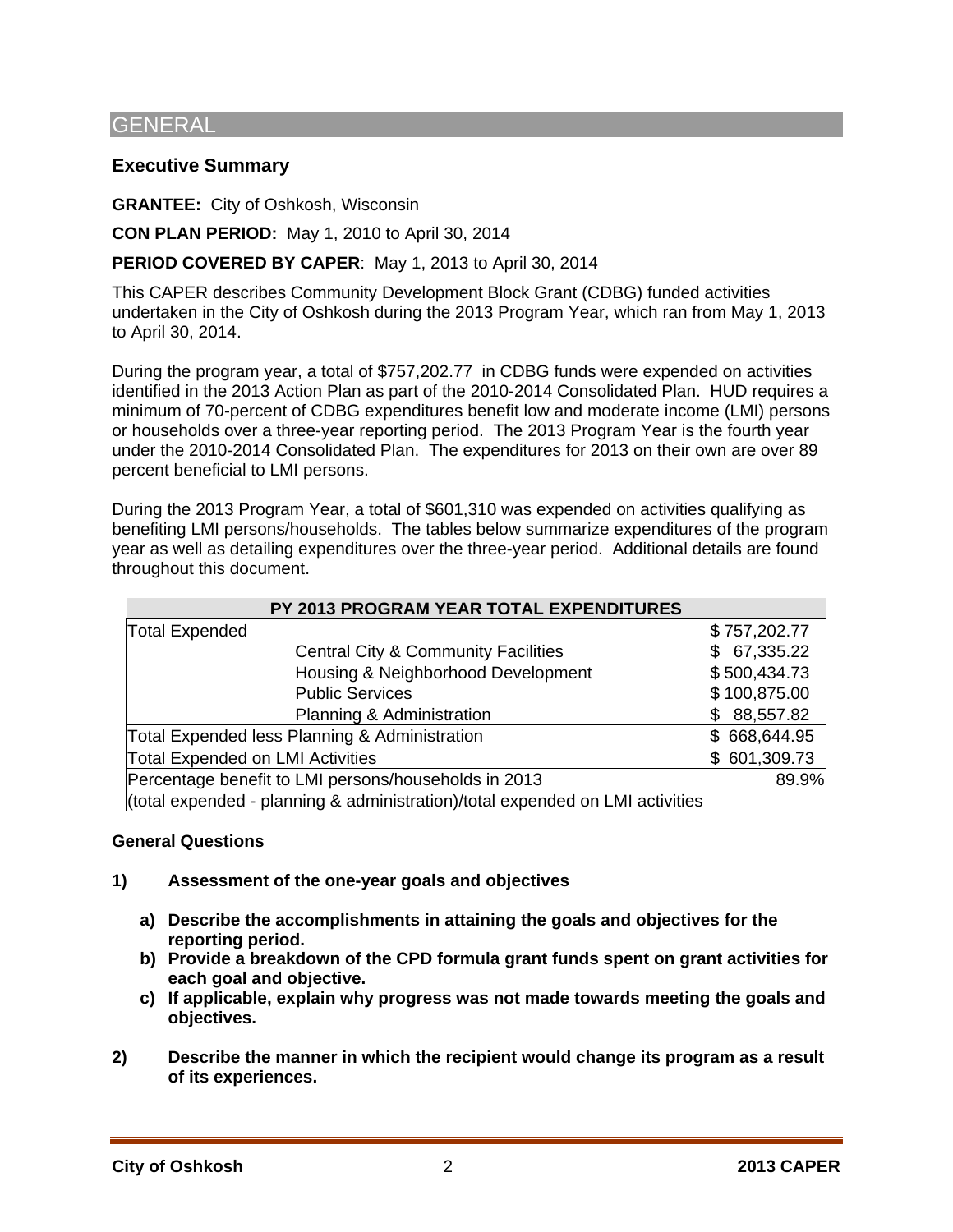For the purposes of this CAPER, all funds and activities and accomplishments relate to the Community Development Block Grant program only, as these are the only CPD formula grants the City of Oshkosh receives.

Throughout this document are the specific accomplishments of how funds were spent during the 2013 Program Year, including the Needs tables in the Appendix.

In summary, 19 owner-occupied housing rehabilitation projects were completed, which was more than the goal of 15 units per year in the Annual Action Plan and the 2010-2014 Consolidated Plan.

Once again, even though the City implemented a new Rental Rehabilitation Program in 2010, rehabilitation project requests were lacking as they have been for the past few years. Only two (2) rental rehabilitations were completed during the 2012 Program Year, and no projects were completed during 2013 Program Year -- making it once again short of the five (5) unit goal identified in the Annual Action Plan and the 2010-2014 Consolidated Plan.

We continued to see accomplishments in the designated Near East Neighborhood Redevelopment Program. The redevelopment plan for this area was adopted in March, 2005 and was originally identified as one of four high-priority areas in the 2005-2025 Comprehensive Plan. Since the start of the program, the City has used CDBG and Redevelopment Authority funds to rehabilitate homes, clear blighted properties and land-bank parcels for future redevelopment.

One of the current and past program year's goals was to explore a contract with an existing neighborhood development organization such as a NeighborWorks affiliate or possibly organizing a local prototype to assist with setting up formal neighborhood associations and assisting with community organizing. In 2010, the City established an agreement with Neighborhood Housing Services of Southeast Wisconsin, which expanded their NeighborWorks charter from Kenosha and Racine to Oshkosh, now called NeighborWorks Badgerland. January 1, 2011 saw the start of that collaboration with the establishment of a steering committee. By the end of the 2012 program year, the steering committee hired a full time staff person, found office space, worked with two established neighborhood associations and assisted three additional neighborhoods with starting associations, implemented a Good NEIGHBOR Grant Program for exterior improvements , offered first time homebuyers assistance through their eHome program and assisted with multiple neighborhood events/projects. During the 2013 Program Year, NeighborWorks rehabbed a single family home and sold it to a first time homebuyer; assisted 13 property owners with Good Neighbor Grants of which 4 were funded with CDBG, assisted 10 first time homebuyers with their eHome program, assisted with multiple neighborhood events/projects, and started the rehabilitation of a duplex.

Oshkosh continued the success of its public service programming with 6 programs funded through the Public Service Consortium and support of the Fair Housing Council.

During Program Year 2013, the City of Oshkosh performed five instances of condemnation and removal of blighted properties.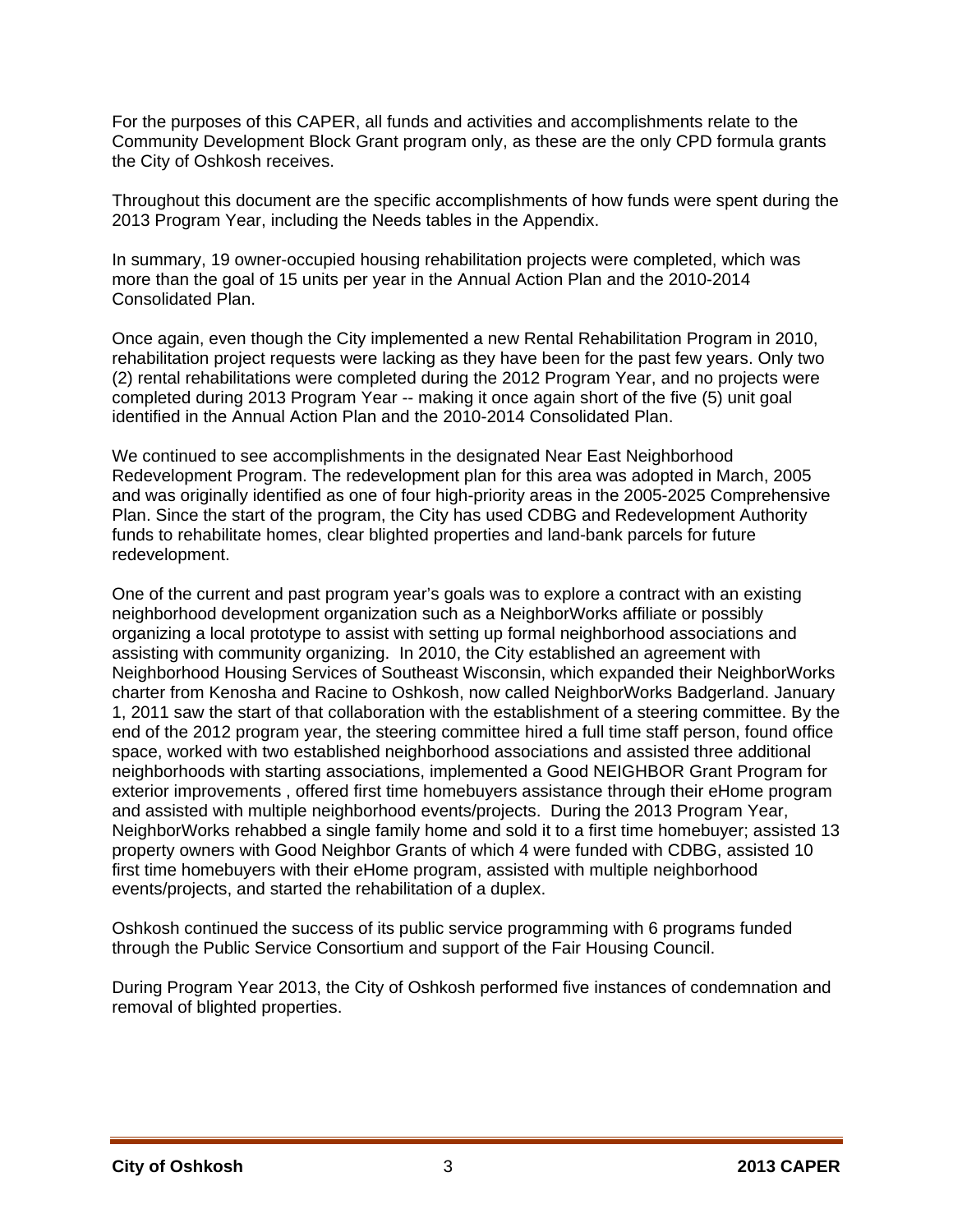## **3) Affirmatively Furthering Fair Housing:**

## **a) Provide a summary of impediments to fair housing choice.**

During the 2012 Program Year, the City completed an Analysis of Impediments to Fair Housing Choice. The following impediments were identified:

Administrative Impediments (Public and Private)

- The public's poor understanding of fair housing rights and complaint procedures
- Inadequate support for non-English speaking residents

Regulatory Impediments (Public)

• Misleading fair housing ordinance

Quality Impediments (Private)

• Poor condition of housing stock

Supply Impediments (Private)

• Inadequate supply of appropriate housing for residents with disabilities

Transportation Impediments (Public)

Lack of adequate transportation options in some parts of the city

Financial Impediments (Private)

Lack of loans to minorities

The study summarized the following actions to be taken to address the impediments identified:

## **b) Identify actions taken to overcome effects of impediments identified.**

Activities undertaken by contracted services – In 2013, the Fair Housing Center of Northeast Wisconsin (FHCNW) received \$12,500 in CDBG funds. FHCNW is the local affiliate of the Metropolitan Milwaukee Fair Housing Council. FHCNW investigated 6 fair housing complaints as follows:

| PY 2013 FAIR HOUSING COMPLAINTS |              |            |                            |                         |                              |
|---------------------------------|--------------|------------|----------------------------|-------------------------|------------------------------|
| <b>Date</b>                     | Race         | <b>Sex</b> | Number in<br><b>Family</b> | <b>Income</b><br>Level  | <b>Basis of</b><br>Complaint |
| 6/7/13                          | White        | Female     |                            | Low income              | <b>Disability</b>            |
| 8/28/13                         | White        | Male       |                            | Extremely<br>low income | Sex and age                  |
| 11/6/13                         | Multi-racial | Female     | 3                          | Extremely<br>low income | Lawful source of<br>income   |
| 12/12/13                        | <b>Black</b> | Female     | $\overline{2}$             | Extremely<br>low income | Race and<br>disability       |
| 3/5/14                          | White        | Female     |                            | Very low<br>income      | <b>Disability</b>            |
| 3/12/14                         | White        | Male       |                            | Very low<br>income      | Lawful source of<br>income   |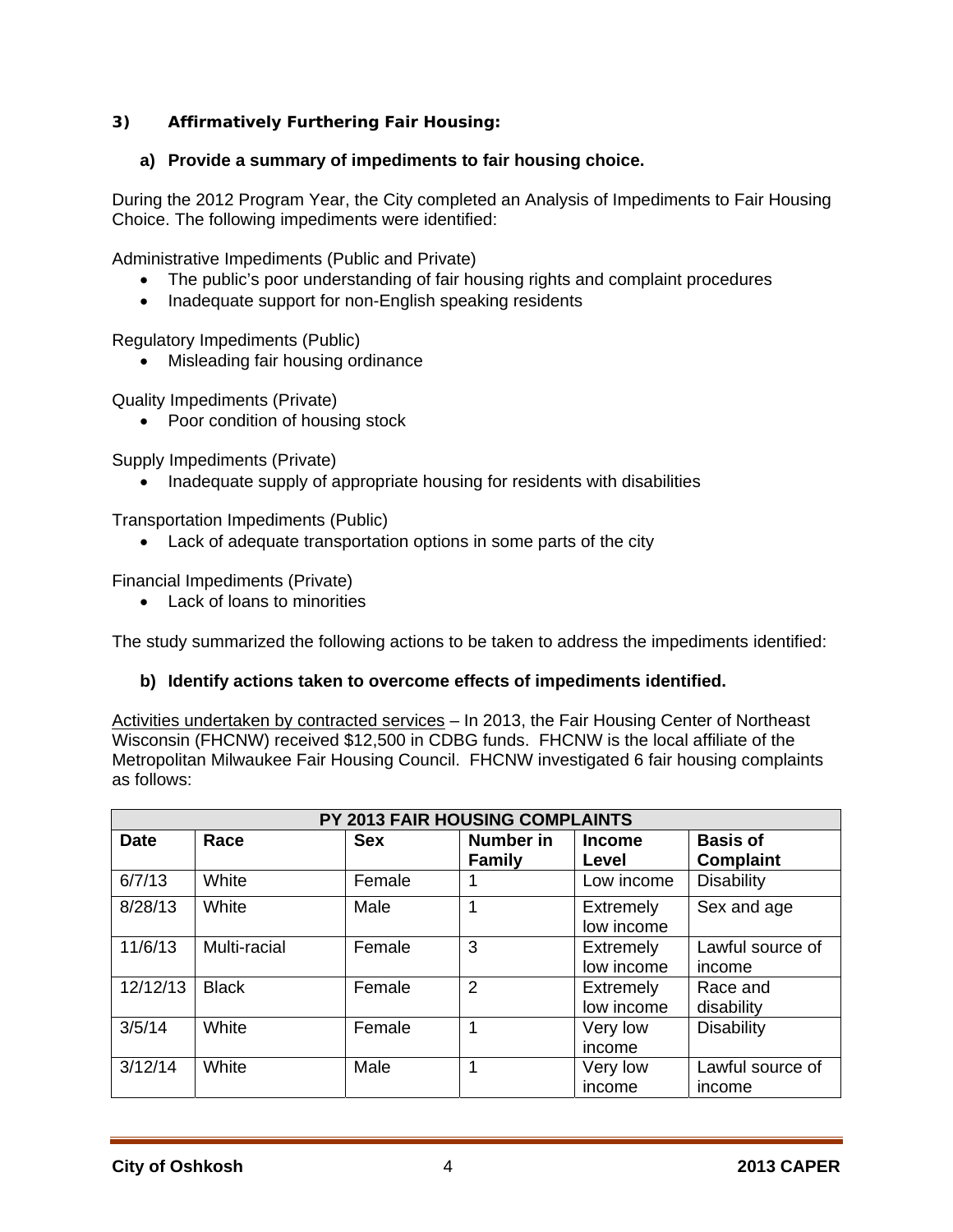## **Referral Services For Clients with Non-Fair Housing Inquiries**

During the reporting period, 34 persons received fair housing referral services for non-fair housing issues (e.g. evictions/terminations, leases, repair/code violations, subsidized housing, tenant rights, emergency housing, security deposits, financial assistance, assistance to landlords, etc). FHCNW assisted persons with non-fair housing inquiries by making referrals to organizations such as Wisconsin Department of Agriculture, Trade and Consumer Protection; Legal Action of Wisconsin and the Oshkosh/Winnebago County Housing Authority.

## **Technical Assistance**

|          | PY 2013 FAIR HOUSING TECHNICAL ASSISTANCE PROVIDED                                    |
|----------|---------------------------------------------------------------------------------------|
| 10/28/13 | Housing consumer assistance with regard to fair housing protections for persons       |
|          | with disabilities                                                                     |
| 1/23/14  | Housing provider regarding applicant's arrest histories as pertaining to fair housing |
|          | laws                                                                                  |
| 1/23/14  | Housing provider regarding fair housing protections for victims of domestic abuse     |
| 4/14/14  | Social service agency pertaining to reasonable accommodations for persons with        |
|          | disabilities                                                                          |

#### **Fair Housing Presentations**

The staff of the FHCNW conducted 5 fair housing presentations during the program year reaching a total of 62 individuals. However, it is anticipated that staff and organizations who attended the presentations would share the information with others in the community.

## **Fair Housing Trainings**

As part of the collaborative effort between the Appleton, Neenah and Oshkosh CDBG jurisdictions, three (3) fair housing training events were conducted for members of the housing industry in each of the communities. The trainings covered in-depth information about local, state and federal fair housing laws; how to make reasonable accommodations and modifications for tenants with disabilities; advertising rental units in compliance with fair housing laws; nondiscriminatory negotiation with prospective tenants, etc. Attendees learned how to implement fair housing practices at every stage of a housing transaction, from showing available units to terminating tenancies. These presentations reached 38 owners and managers of rental property.

#### **Interagency Meetings**

During the program year, FHCNW staff participated in 12 interagency meetings including meetings with the Oshkosh Collaboration Work Group, the Winnebagoland Housing Coalition and the Fox Cities Housing Coalition.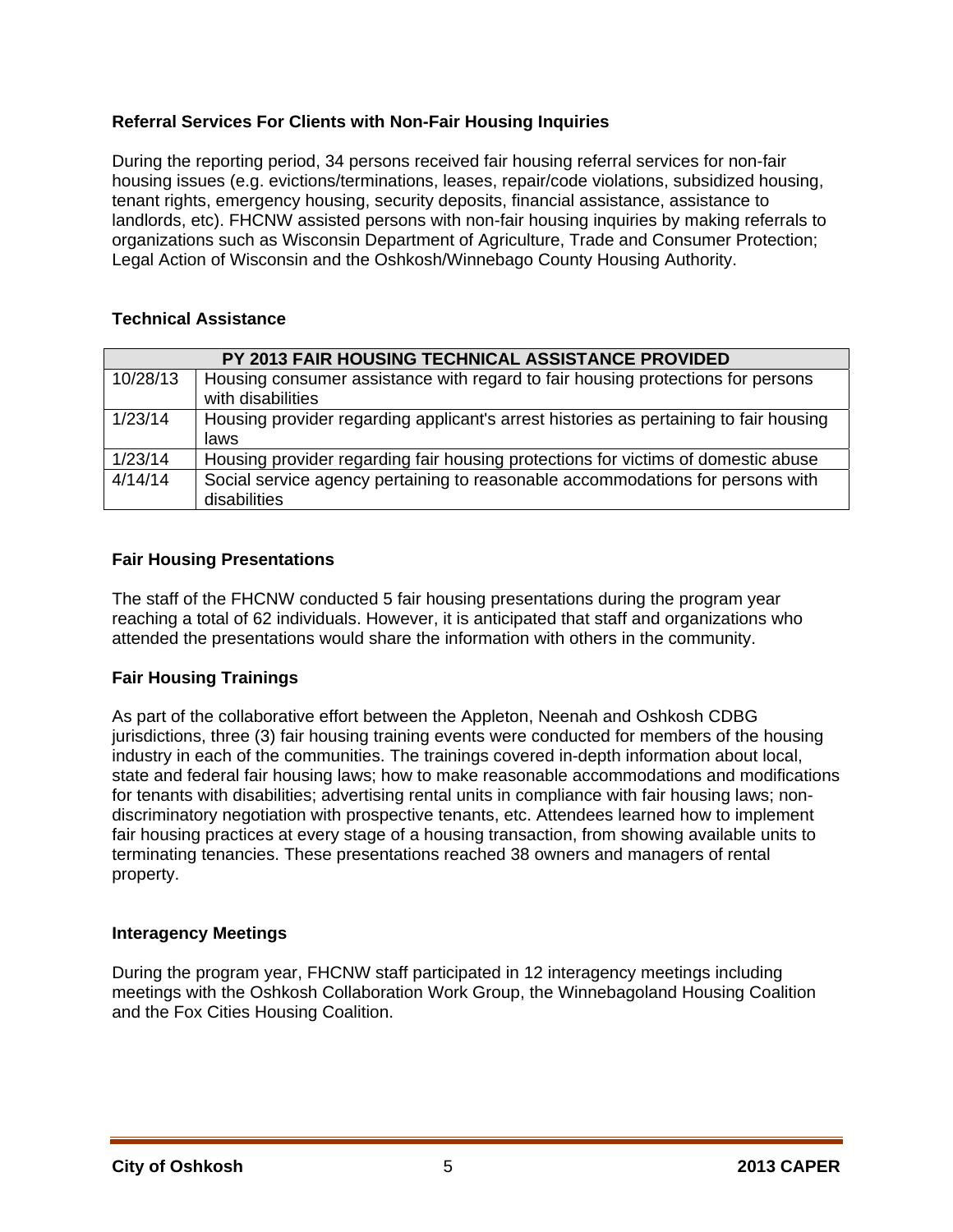Activities undertaken by City - The City is assertive in it's efforts and takes affirmative steps to inform those groups considered to be in greater risk of experiencing housing discrimination (families headed by single parents, female head of households, minority families and individuals, the elderly and the disabled) about the availability of funds for owner and renter occupied rehabilitation projects, emergency assistance and public service support services. During the reporting period, the City rehabilitated 12 homes with female head of household, 6 homes with a disabled resident and seven homes with elderly residents. There were 19 completed owner-occupied rehabilitations.

City staff also took in complaints and answered fair housing inquiries by tenants, rental property owners, and others and made appropriate referrals, when needed.

## **Distribution of Fair Housing Education Materials**

Fair housing education material describing protected classes and prohibited practices delineated in local, state and federal fair housing laws was distributed in the form of 308 brochures and flyers printed in English, Spanish and Hmong.

## **4) Describe Other Actions in Strategic Plan or Action Plan taken to address obstacles to meeting underserved needs.**

City staff is an active participant in the monthly meetings of the Winnebagoland Housing Coalition, which is the Continuum of Care for the area. This coalition includes members from United Way, the Oshkosh/Winnebago County Housing Authority, Habitat for Humanity, and several other housing related service providers such as ADVOCAP, The Salvation Army, Wisconsin Public Service, and the American Red Cross.

In the 2013 Program Year, discussion took place regarding the City's planning efforts. Several internal City departments such as Public Works, Forestry, and Police have participated in implementation and planning efforts including neighborhood watch and neighborhood planning and rehabilitation. Planning Division staff coordinates between these departments as well as acting as the liaison for NeighborWorks. With Planning staff coordinating implementation with other departments and outside agencies, the obstacles are being addressed on tailored approach versus a one-size fits all approach.

## **5) Leveraging Resources**

- **a) Identify progress in obtaining "other" public and private resources to address needs.**
- **b) How Federal resources from HUD leveraged other public and private resources.**

During the reporting period, CDBG funds were used to leverage additional public service funds as the City continued to partner in the collaborative with the Winnebago County-Brighter Future funding, the Oshkosh Area United Way, and the Oshkosh Area Community Foundation. These four entities comprise the Public Services Consortium, which had a total of \$70,000 available for public service activities in 2013, of which \$50,000 was CDBG funds and \$20,000 was from the United Way and the Oshkosh Area Community Foundation. Winnebago County's program did not receive funding from the County in 2013.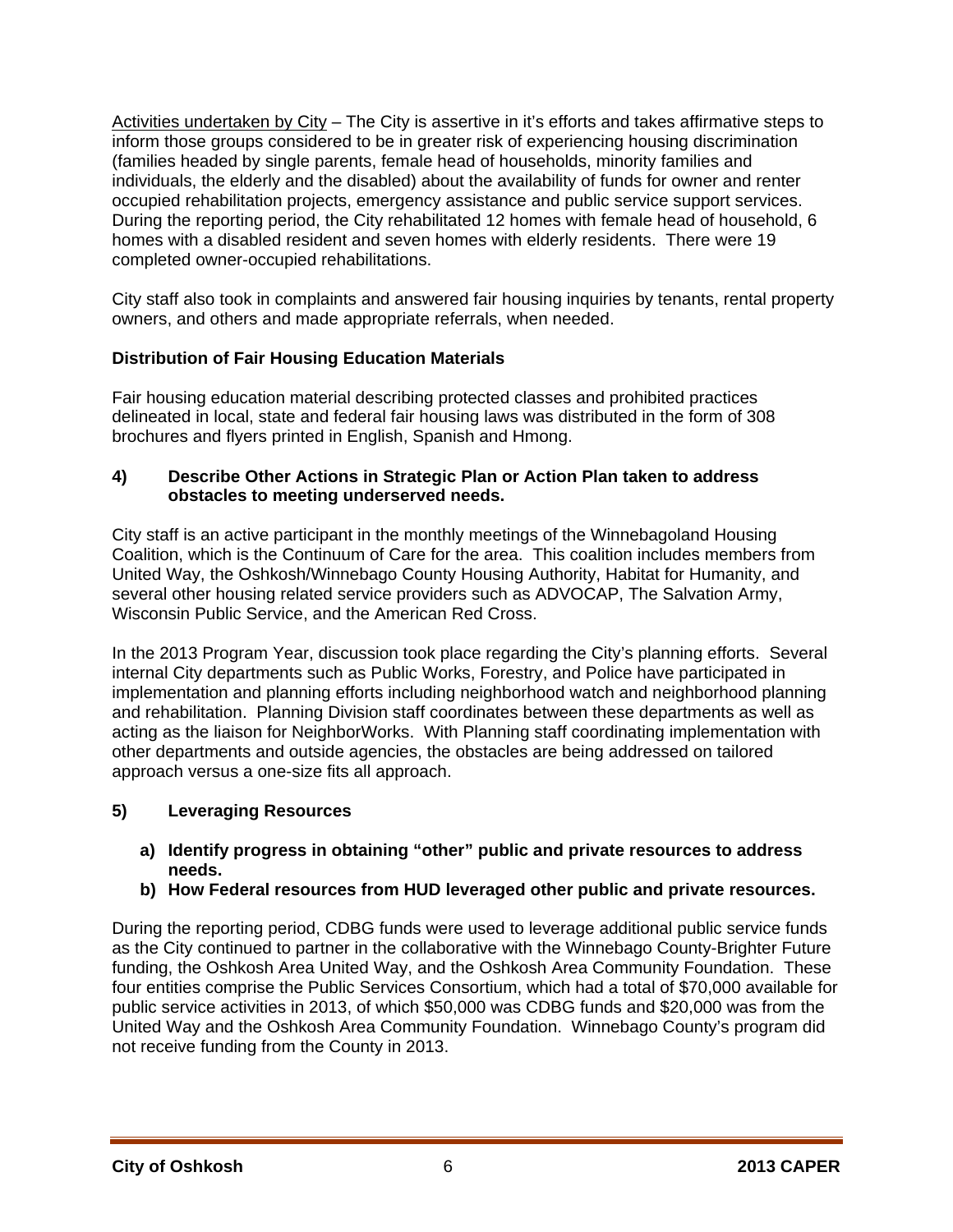Six programs were funded with City CDBG dollars, three (3) programs were funded by the United Way, and two (2) programs were funded by Oshkosh Area Community Foundation grants.

The following table shows the amount of the City CDBG allocation used and the amount of other leveraged funds (\$2,986,066) used for the programs (as presented in their application for funds).

| PY 2013 PUBLIC SERVICE CONSORTIUM RECIPIENTS           |                      |                                   |                                            |  |  |  |
|--------------------------------------------------------|----------------------|-----------------------------------|--------------------------------------------|--|--|--|
| <b>Subrecipient</b>                                    | <b>CDBG</b><br>funds | Total<br>Program<br><b>Budget</b> | % of program<br>funded with<br><b>CDBG</b> |  |  |  |
| <b>ADVOCAP Bridges Emergency</b><br>Assistance Program | \$6,500              | \$98,407                          | 6%                                         |  |  |  |
| <b>ADVOCAP Winnebago County Nutrition</b><br>Program   | \$10,000             | \$1,256,782                       | 1%                                         |  |  |  |
| <b>Christine Ann Domestic Abuse Services</b>           | \$10,000             | \$533,465                         | 1%                                         |  |  |  |
| <b>Oshkosh Area Community Pantry</b>                   | \$10,000             | \$388,541                         | 2%                                         |  |  |  |
| Day by Day Warming Shelter                             | \$3,500              | \$123,000                         | 2%                                         |  |  |  |
| <b>UW-Oshkosh Living Healthy Community</b><br>Clinic   | \$10,000             | \$375,400                         | 2%                                         |  |  |  |
| <b>Total Funds</b>                                     | \$90,000             | \$2,986,066                       |                                            |  |  |  |

## **c) How matching requirements were satisfied.**

There were no projects associated with the City's use of entitlement funds that required matching funds.

## **Managing the Process**

## **1. Describe actions taken during the last year to ensure compliance with program and comprehensive planning requirements.**

The City of Oshkosh's Department of Community Development is the lead agency responsible for administering the programs covered by the 2010-2014 Consolidated Plan and the 2013 Action Plan. The Department of Community Development sub-contracts with public service providers individually and through the Public Service Consortium. Staff from these individual agencies is responsible for administering their own programs and reporting required information to the Department of Community Development. One such provider is the Oshkosh/Winnebago County Housing Authority which provides administrative services related to the Homebuyer Assistance Program.

In order to keep Oshkosh residents familiar with the CDBG program and to ensure compliance with program and comprehensive planning requirements, City staff provides a 15 day public comment period and presents the annual CAPER to the Plan Commission. The meeting is broadcast on the local cable access television station. It is done to show success stories for the program year and to familiarize the Plan Commission and television audience with the CDBG program. Additionally, mass mailings and discussions on Oshkosh Community Access Television will be conducted to showcase the rehabilitation programs.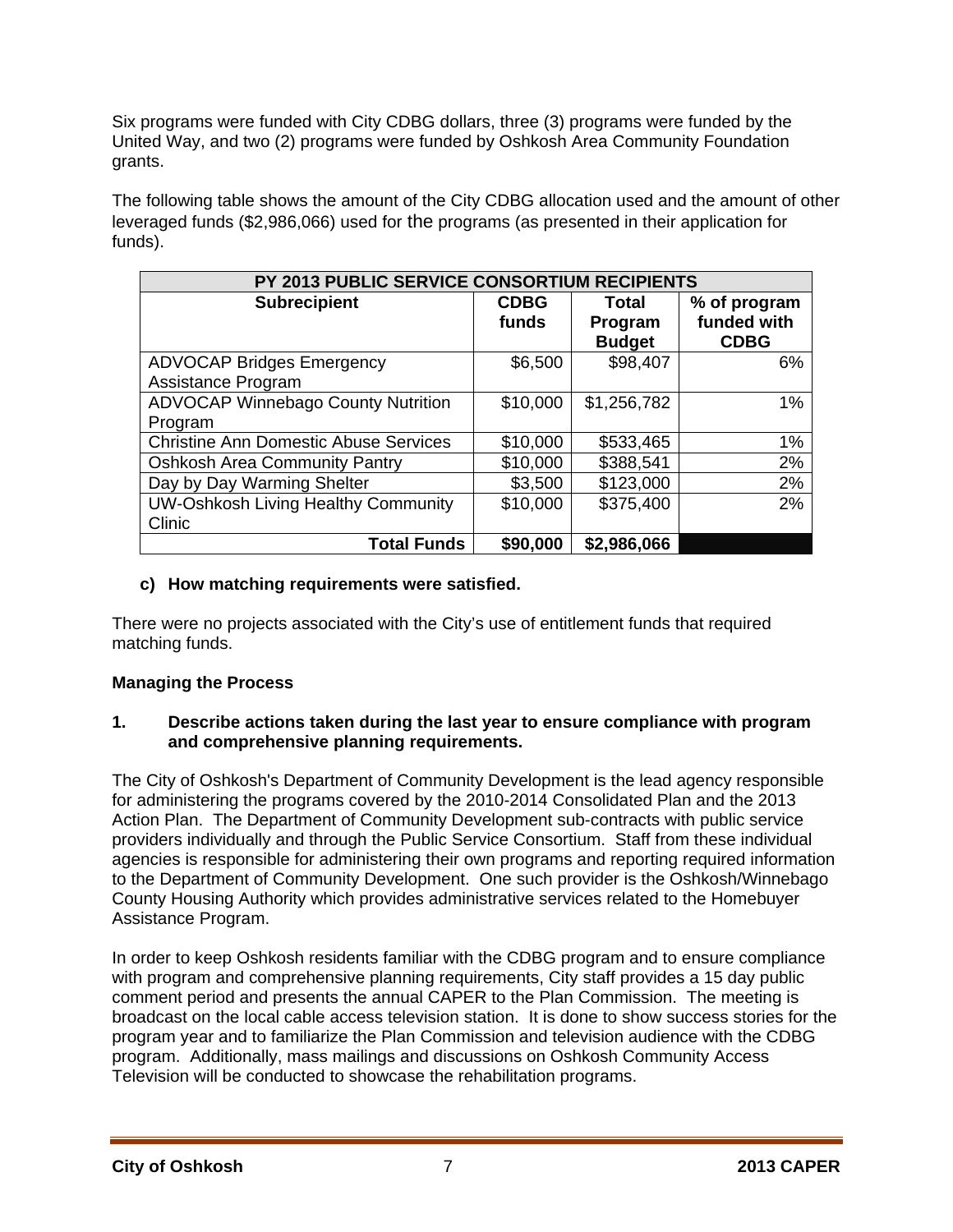In the development of this plan, applications are solicited for non-public service projects. A public informational meeting is held in early November at City Hall to present the estimated Annual Plan for the coming program year. This meeting also serves to answer questions and solicit comments. The estimated Annual Plan for the next program year is then presented to the Plan Commission during a regularly scheduled meeting and a recommendation is forwarded to the Common Council, who in turn approves, denies or modifies the recommended CDBG allocations for the next program year.

## **Citizen Participation**

## **1. Provide a summary of citizen comments.**

The City of Oshkosh Community Development Department did not receive any comments pertaining to the 2013 CAPER.

**2. In addition, the performance report provided to citizens must identify the Federal funds made available for furthering the objectives of the Consolidated Plan. For each formula grant program, the grantee shall identify the total amount of funds available (including estimated program income), the total amount of funds committed during the reporting period, the total amount expended during the reporting period, and the geographic distribution and location of expenditures. Jurisdictions are encouraged to include maps in describing the geographic distribution and location of investment (including areas of minority concentration). The geographic distribution and expenditure requirement may also be satisfied by specifying the census tracts where expenditures were concentrated.** 

The first opportunity for citizen comment was the ability to contact staff directly following a legal notice published in the Oshkosh Northwestern on July 7, 2014 explaining this CAPER. The CAPER was available for review at the Department of Community Development, Planning Services Division office and on the City of Oshkosh website (http://www.ci.oshkosh.wi.us/Community\_Development/Planning\_Services/index.asp

A comment period of not less than 15 days was provided to receive comments prior to the submittal to the Department of Housing and Urban Development.

The City made the report available in order to show the public the funds that were available and how they were spent during the 2013 Program Year. The CAPER also demonstrated to the public how program income was used to further the goals and objectives of the 2010-2014 Consolidated Plan.

The City of Oshkosh Community Development Department, Planning Services Division did not receive any comments pertaining to the 2013 CAPER.

The second opportunity for citizen comment was at the July 15, 2014 Plan Commission meeting where the CAPER was presented with opportunity for public comment. Staff highlighted the funds available and the 2013 spending results/performance information.

The City of Oshkosh Plan Commission did not receive any comments pertaining to the 2013 CAPER at the meeting.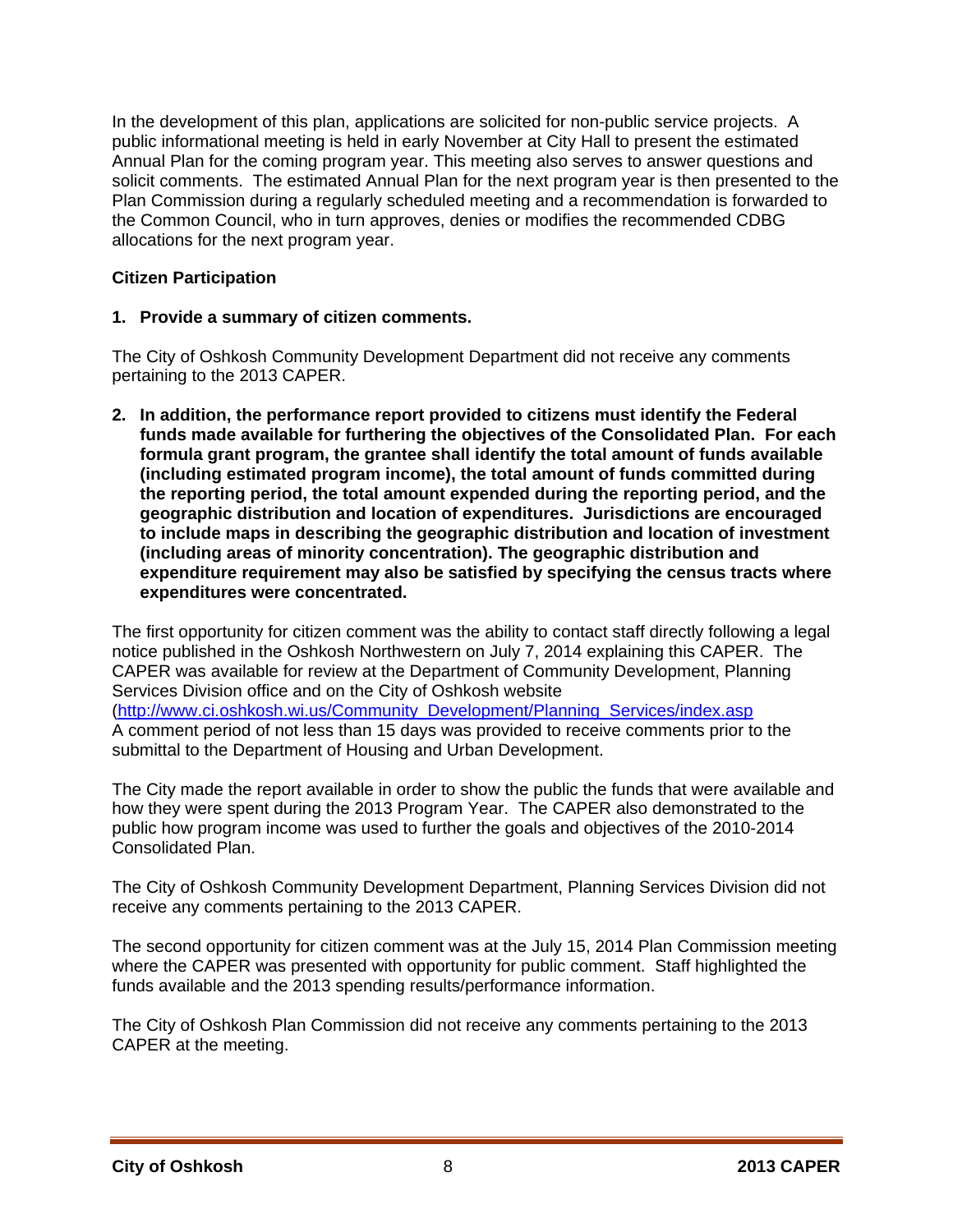

As included throughout the CAPER document, assistance in Oshkosh was directed primarily to low and moderate income census tracts and block groups, as shown on the following map:

Within these geographic areas, priority was given to the following:

- Areas with higher density and areas with high concentrations of rental housing
- Areas most significantly affected by foreclosure and housing abandonment
- Priority areas identified in the City Comprehensive Plan, 2005-2025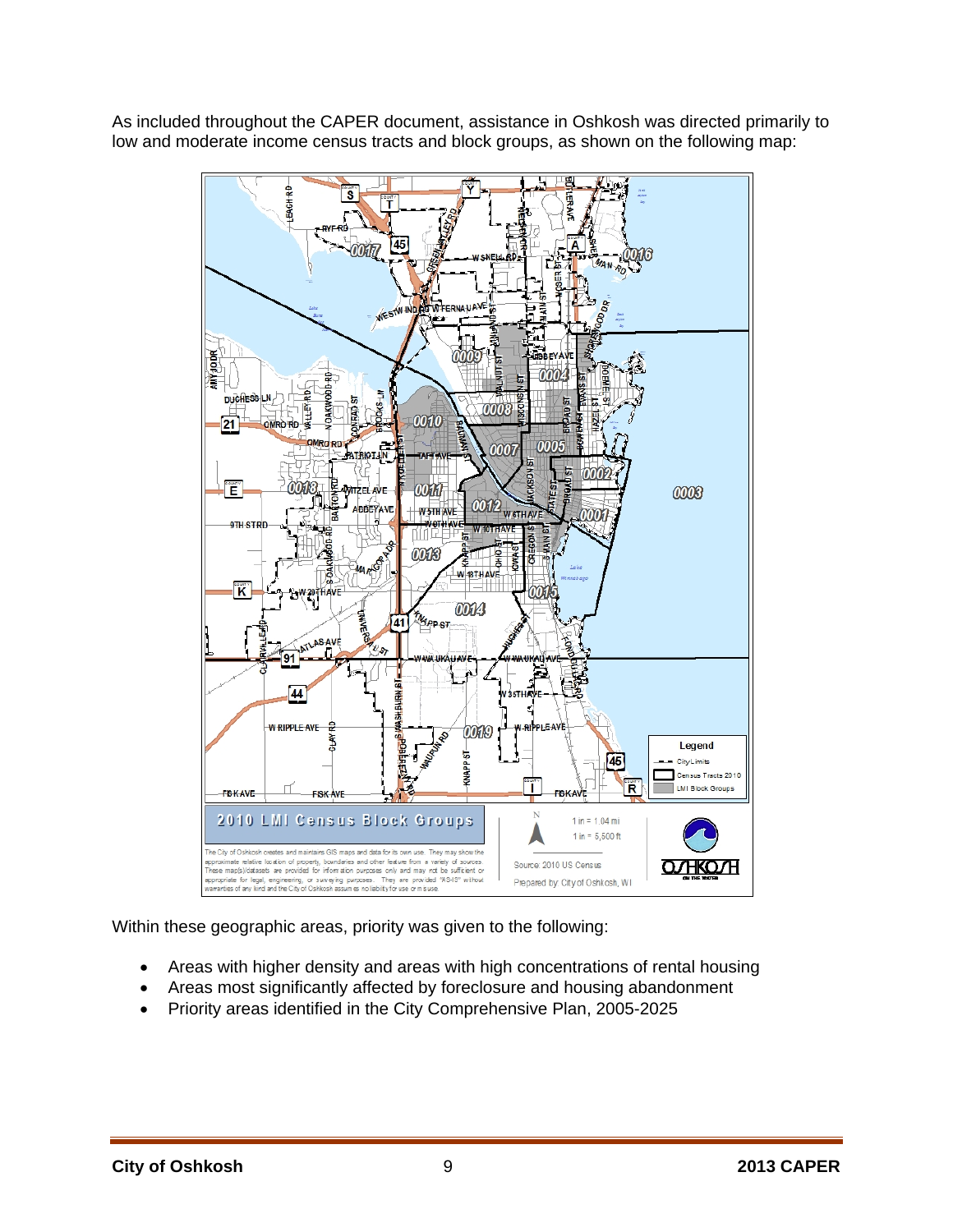## Areas of Minority Concentration

Census block groups with over 150 persons answering with a "Non-White" race in the 2010 Census are shown in the table below. After excluding census block groups with institutionalized populations such as the State of Wisconsin Correctional Facility, the University of Wisconsin-Oshkosh student housing, the Winnebago County Mental Health Institution, and the Park View Health Center, the block groups with the greatest racial/minority concentrations are as follows:

## **AREAS WITH HIGHEST NUMBER OF RACIAL/MINORITY CONCENTRATIONS**

|                                | <b>Number of</b>       | <b>Percent of Non-White</b> |
|--------------------------------|------------------------|-----------------------------|
| <b>Geographic Area</b>         | <b>Non-White Alone</b> | <b>Alone in Block Group</b> |
| Census Tract 5, Block Group 3  | 157                    | 8.91                        |
| Census Tract 5, Block Group 2  | 192                    | 23.53                       |
| Census Tract 5, Block Group 6  | 152                    | 16.10                       |
| Census Tract 2, Block Group 3  | 179                    | 20.62                       |
| Census Tract 3, Block Group 2  | 265                    | 12.28                       |
| Census Tract 9, Block Group 2  | 170                    | 9.09                        |
| Census Tract 10, Block Group 2 | 152                    | 9.72                        |

Source: 2010 U.S. Census

These block groups are predominately located in the Central City area and are all located in LMI census tracts.

## **Institutional Structure**

## **1) Describe actions taken during the last year to overcome gaps in institutional structures and enhance coordination.**

The actions taken this year were continuations of commitments City staff has made to overcome gaps among institutional structures. The City continues to work with the Oshkosh Area United Way and the Oshkosh Area Community Foundation on coordination and supervision of CDBG and other funds for public service activities and programs through the "Public Service Consortium." This joint coordination effort was implemented to avoid unnecessary duplication of efforts in providing financial awards to service providers.

Since the hiring of a new Housing and Neighborhoods Principal Planner in 2010, a renewed and greater level of participation is occurring with the Winnebagoland Housing Coalition and Winnebago Apartment Association.

Also, in 2010-2011 program year, the City worked to establish an agreement for a satellite office of Neighborhood Housing Services of Southeast Wisconsin (dba NeighborWorks Badgerland), a private nonprofit corporation that strengthens neighborhoods and improves lives by revitalizing housing, enhancing neighborhood character, and promoting and preserving homeownership. This was a multi-year endeavor and NeighborWorks Oshkosh began work in January 1, 2011, which saw the start of that collaboration with the establishment of a steering committee. By the end of the 2012 program year, the steering committee hired a full time staff person, found office space, began their first housing rehabilitation project, worked with two established neighborhood associations and assisted three additional neighborhoods with starting associations, implemented a Good NEIGHBOR Grant Program that assisted 13 property owners with grants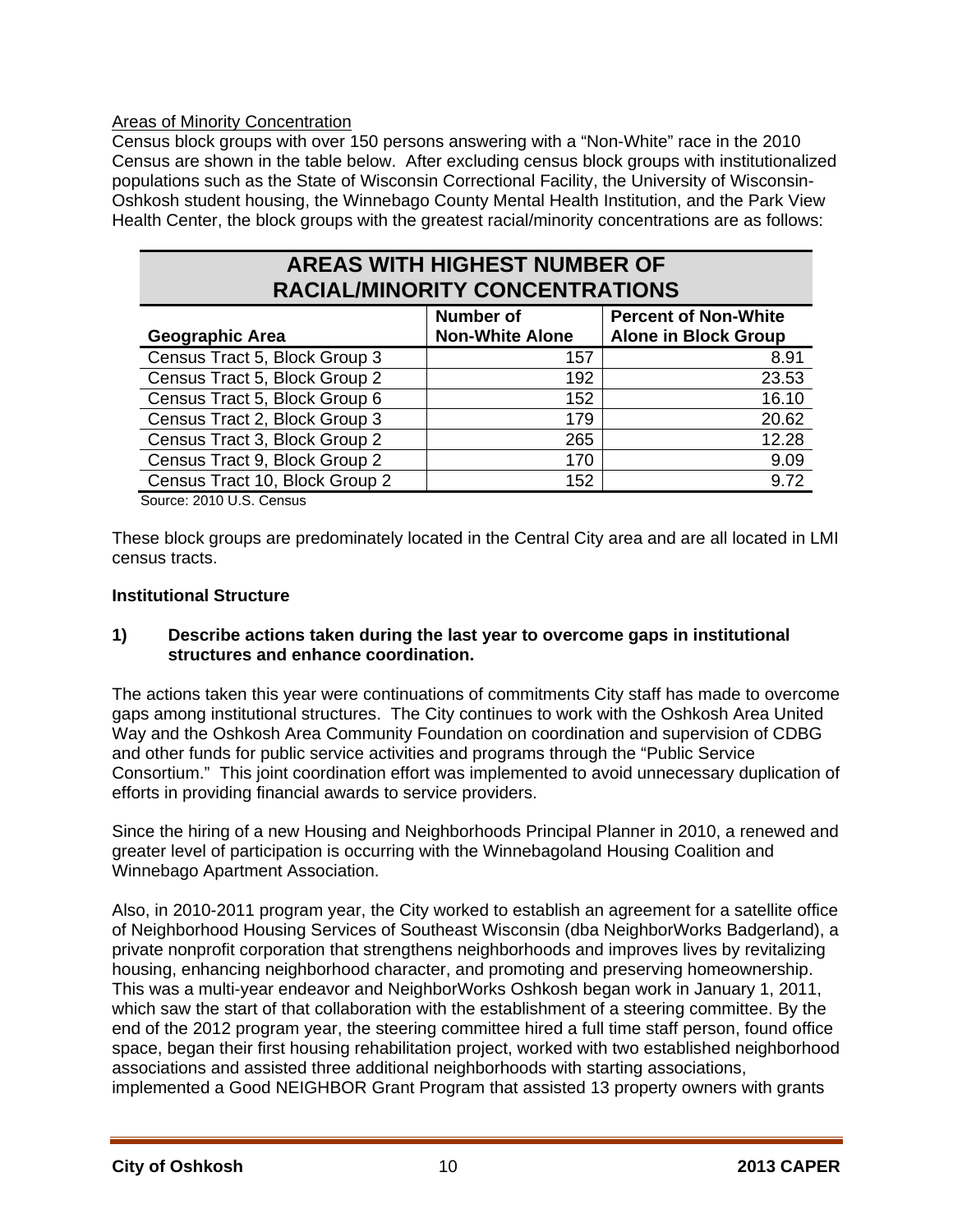for exterior improvements , assisted 10 first time homebuyers with their eHome program and assisted with multiple neighborhood events/projects.

The City, along with the Oshkosh Area Community Foundation, budgeted funds and actively sought and recruited Neighborhood Housing Services of Southeast Wisconsin to consider expansion into the Oshkosh area.

In addition, City staff has had a closer working relationship with the local Habitat for Humanity to create the institutional capacity to undertake and complete projects.

## **Monitoring**

## **1. Describe how and the frequency with which you monitored your activities.**

Monitoring actions are conducted to ensure the timeliness of spending. Quarterly and annual reports are required for all funded activities. When these reports are submitted they are reviewed in accordance with their contract and filed for records. If quarterly reports are not made on time or the subrecipient is not meeting the requirements of their contract, Department of Community Development staff will contact and/or meet with the subrecipients for a coordination meeting and closely monitor progress to meet the requirements of their contract. Continued failure of reporting may affect funding possibilities in future program years and/or may require more stringent reporting accountability.

Public service applicants submitted quarterly reports that are most often submitted with quarterly invoices for payments against the CDBG grant thereby helping to ensure timeliness of expenditures of grant funds by the City. Grant funds for public service activities/organizations under the Public Service Consortium are distributed to the subrecipient in a quarterly payment. Staff reviews the quarterly reports and contacts applicants as needed to clarify any information as well as to address timeliness of invoices. Other agencies that were awarded contracts, such as the Fair Housing Center of Northeast Wisconsin, are also required to submit reports with their invoices, showing progress towards goals as outlined in their contract. Visits to the subrecipients were conducted and discussions regarding success, failure and hindrances to performance took place. Annual reports summarizing programs and beneficiaries are required from these public service agencies in order to avoid reporting duplicate accomplishments.

Housing rehabilitation activities were monitored during the rehabilitation period before, during and after construction. Generally, contractors get several payments during a rehabilitation project. Payment is withheld until the contractor has satisfactorily completed the work including obtaining the appropriate required permits. When it is determined that the work is satisfactorily completed and after securing the owners signature on a payment request form, payment to the contractor is released. No final payment is made for a project until the contractor has satisfactorily completed the work in accordance with the contract and the work complies with all City codes as determined by the appropriate inspectors.

## **2. Describe the results of your monitoring including any improvements.**

Monitoring during the program year went smoothly as many of the agencies, contractors used and programs funded are those that are familiar with the CDBG program and its reporting requirements. Public service organizations that are funded for the first time sometimes have difficulty interpreting what data the City and HUD are looking for and need coaching in that area.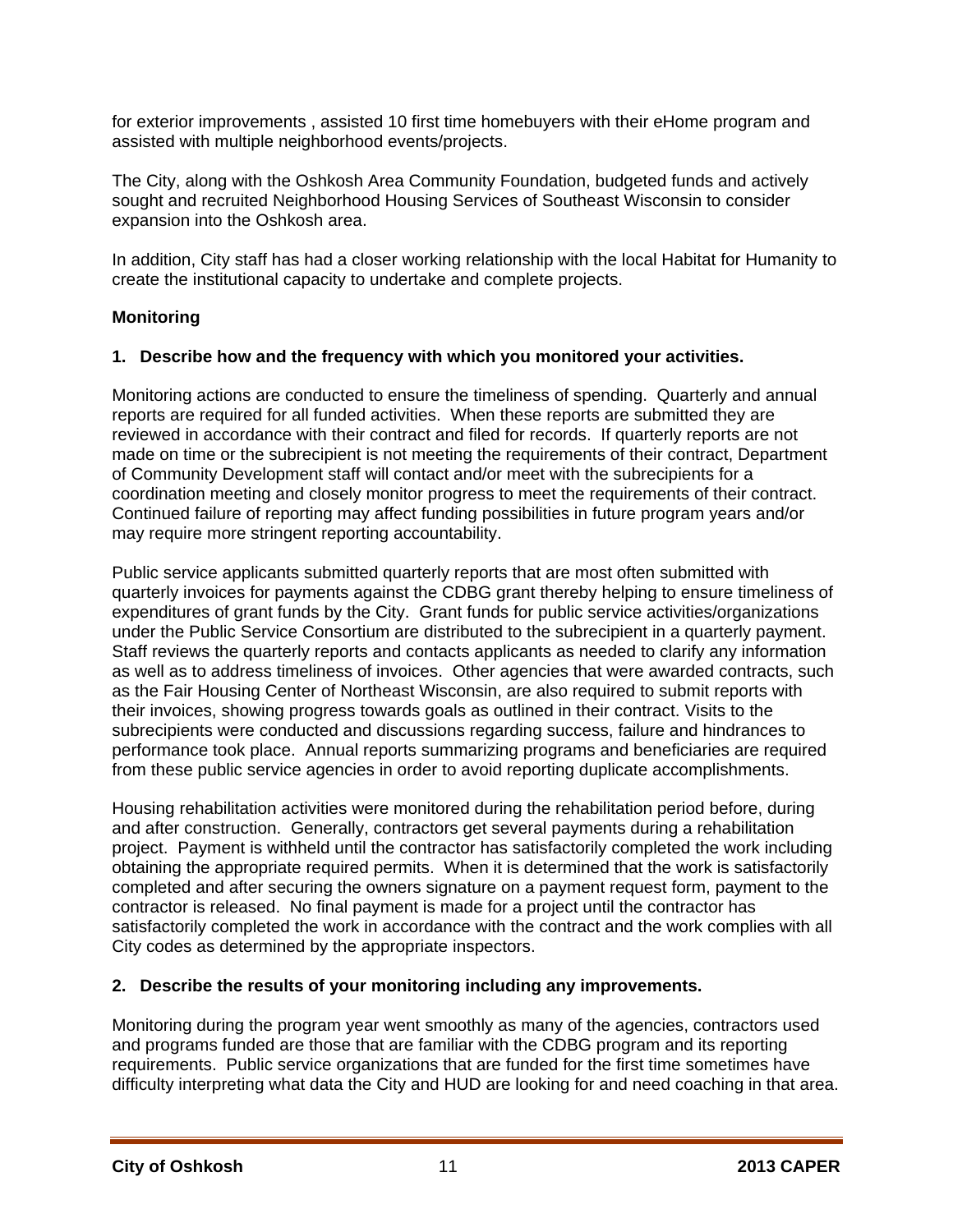In addition, first time contractors in the housing rehabilitation programs often need extra attention by staff. Reporting forms that more easily convey data requirements also help to receive adequate information and avoid confusion, especially on income and racial differentiation. Improvements as a result of monitoring and revisions/alterations to forms used in reporting as well as one-on-one and group training all assisted in a smooth dissemination of data from subrecipients to the City.

## **3. Self Evaluation**

- **a. Describe the effect programs have in solving neighborhood and community problems.**
- **b. Describe progress in meeting priority needs and specific objectives and help make community's vision of the future a reality.**
- **c. Describe how you provided decent housing and a suitable living environment and expanded economic opportunity principally for low and moderate-income persons.**
- **d. Indicate any activities falling behind schedule.**
- **e. Describe how activities and strategies made an impact on identified needs.**
- **f. Identify indicators that would best describe the results.**
- **g. Identify barriers that had a negative impact on fulfilling the strategies and overall vision.**

CDBG funds continued to be targeted in the 2013 Program Year for the Near East Neighborhood Redevelopment Plan, and neighborhoods that have approved neighborhood associations, and this targeted effort will continue throughout the next consolidated plan period. Coordination between the Inspections Division and the owner and rental rehabilitation program was also an important element in that LMI individuals are assisted with long-term code compliance. The ongoing years of inspection and correction requests have resulted in many positive impacts for code compliance which make a significant impact on improvement of neighborhood image, maintenance of perceived and actual property values, assistance in fostering neighborhood identity, and a sense of community "ownership."

Maintaining the existing housing stock was identified as one of the highest priorities in the City of Oshkosh 2005-2025 Comprehensive Plan and is identified within each individual program year. The City continues to strive for this goal through the owner and renter-occupied rehabilitation programs.

Needs were identified in the "Needs" tables in the 2010-2014 Consolidated Action Plan and the impacts to these needs are summarized here:

Identified Need: Housing (Renter) – Even though the City implemented a new Rental Rehabilitation Program, rehabilitation projects requests were lacking as they have been the past few years and zero (0) rental rehabilitations were completed in the 2013 program year. Once again the rental rehabilitation program was short of the five (5) unit goal identified in the Annual Action Plan and five (5) unit goal in the 2010-2014 Consolidated Plan. The City hopes to create a more suitable number of rental rehabilitation projects and increase the number of rental units rehabilitated for functionality and new units created.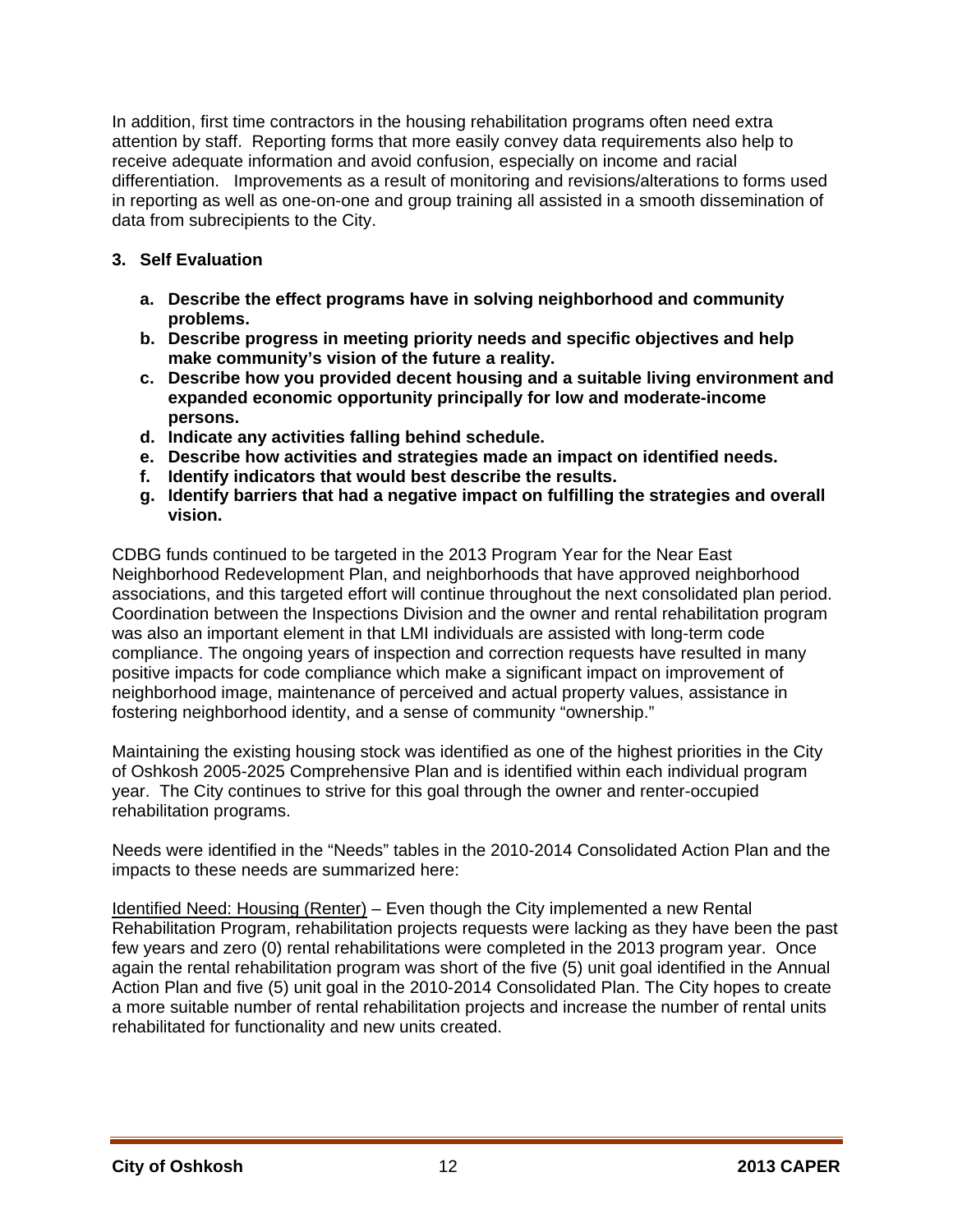Identified Need: Housing (Owner) – 19 owner-occupied houses were rehabilitated in the 2013 program year, with a total of 41 persons occupying these 19 households. The housing rehabilitation program helps to maintain existing housing stock and keeps homes in safe and good condition for LMI homeowners. Given the financing structure of the zero-interest, zero payment loans, the LMI owner is not burdened with loan payments, which allows more income to be expended on other suitable living environment necessities. Payment of the rehabilitation loan is made at the owners/borrows discretion or when the house changes ownership, whichever comes first. Additionally, \$11,935 in grants were given to 6 of the completed housing rehabilitation projects to reduce lead-based paint hazards.

#### Identified Need: Homeless Needs (Individuals and Families) –

ADVOCAP deals with homelessness through its Homeless Programs Department and is taking the leadership role in actively pursuing, obtaining and administering federal funding to address local homeless needs. The agency has a HUD Supportive Housing Program (Supportive Services Only) award to provide intensive case management and wraparound services to work with homeless persons and families access permanent housing, obtain employment or increased income and achieve greater self-sufficiency through their overcoming barriers. The agency also serves as the fiscal agent for state-funded homeless prevention programs (State of Wisconsin HUD ESG, State Transitional Housing and State Homeless Prevention Program Funds). ADVOCAP has two units of transitional housing (16<sup>th</sup> Street & Mt Vernon Homes) and coordinates a twice a year point-in-time survey of homelessness in the area, which local agencies participate in.

ADVOCAP serves also operates a homeless prevention program known as the "Bridges Emergency Assistance Program", which provides assistance to LMI persons who had temporary emergency needs related to rental and utility payments, bus passes, gas vouchers, car repairs, work boots, insurance application fees and vouchers. In 2013, 1,067 LMI individuals were assisted by this program.

Christine Ann Domestic Abuse Services Inc. (CADASI) operates a 35-bed shelter for female victims of domestic violence and their children and counseling services, case management and supportive services for women, men and children. In 2013, CADASI provided counseling and shelter for 1,042 persons; with 474 individuals being from Oshkosh, with 113 of these being children.

Day by Day Warming Shelter operates a 20-bed seasonal emergency shelter that serves a small but definite population of persons (men and women) with no other sheltering options in the community. In 2013, Day by Day provided shelter for 124 individuals and served more than 7,579 meals. Also in 2013, Day by Day expanded their hours by 2 hours each day, opening at 6 pm. The Shelter also provided additional services that included medical triage, AA and NA onsite meetings.

Father Carr's Place 2B operates an emergency shelter which has two facilities (Bethlehem Inn with 75 beds for men and Holy Family Villa with 75 beds for women and children along with a food pantry and free medical clinic adjacent to the shelter.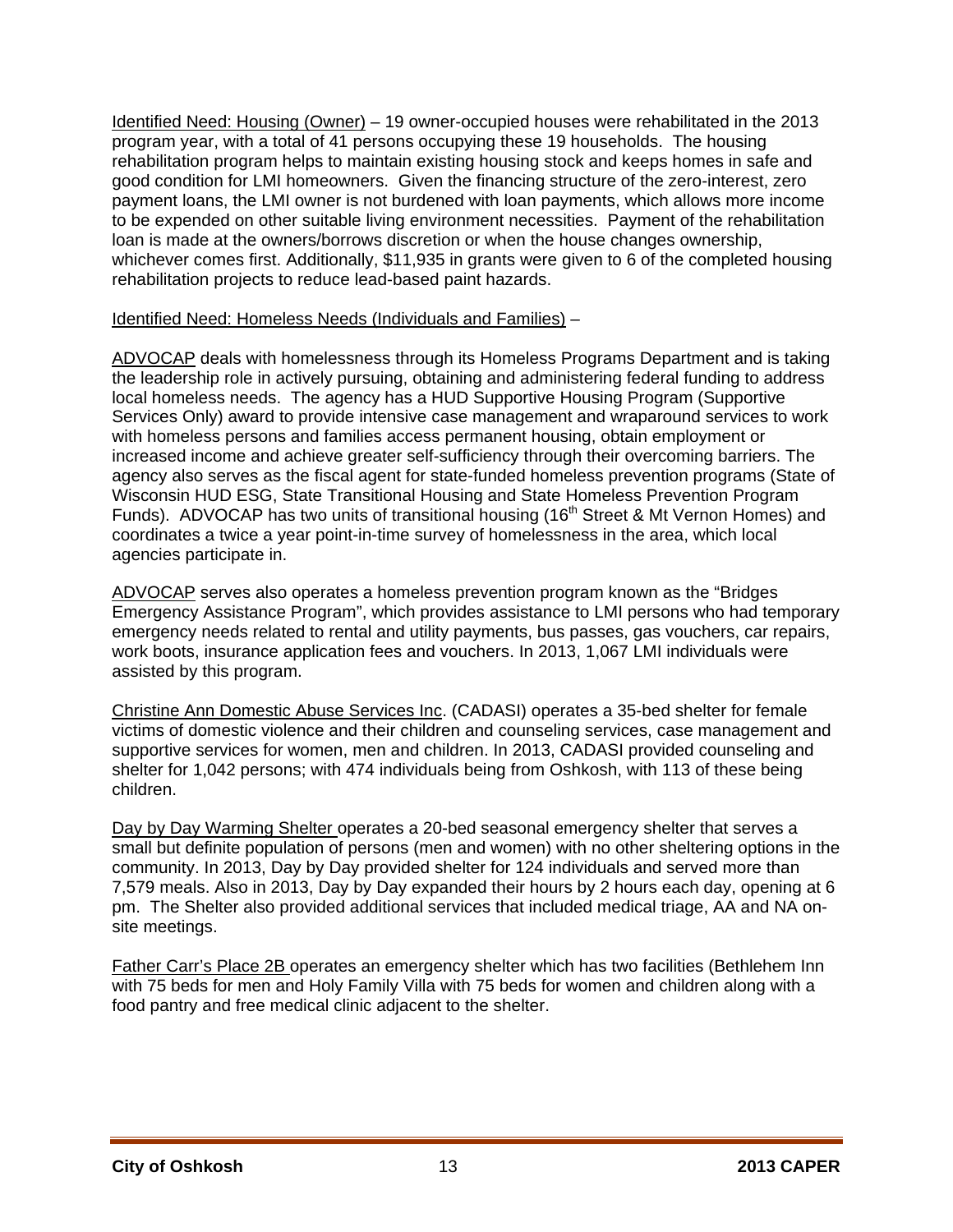Legal Action of Wisconsin, through its Oshkosh office, provides legal services to those at risk of homelessness or who have issues related to overcoming their homelessness through state and federal funding. Their services include, but are not limited to, housing issues such as eviction defense, abusive landlord practices, administrative hearings relating to public and subsidized housing, housing conditions and habitability, access to affordable housing and foreclosure. Legal Action closed a total of 215 housing cases in Oshkosh in 2013.

Salvation Army provides emergency motel vouchers during periods when the shelters are full. They also provide rent and utility help for those unable to access American Red Cross services.

Identified Need: Public Services – In 2013, six programs were funded through the Public Service Consortium which assisted 75,122 LMI individuals, In addition to these programs, public service funds were also used to:

- o Contract with the Fair Housing Center of Northeast Wisconsin for their counseling services;
- o Coordination with the Oshkosh/Winnebago County Housing Authority for services associated with the Homebuyer Assistance Program.

Identified Need: Non-Homeless Special Needs (Housing and Supportive Services) – In 2013, seven elderly, 12 female head of household and 6 disabled households benefited from the owner-occupied rehabilitation program this year. Additionally, the public service programs assisted LMI, disabled, elderly and other qualified persons with fair housing help, housing assistance, in-home meals, emergency shelter and assistance, medical assistance, job skill training and literacy skills, as well as sexual abuse treatment. The City and its involvement in the Public Service Consortium has been extremely successful and far outpaces the goals identified in the 2010-14 Consolidated Plan and annual action plan.

Two main indicators best describe our results: number of owner-occupied rehabilitated units and number of persons served with public service programs. Additionally, forward progress through property inspections and resulting home and property improvements indicate a steady positive affect the general removal of blighting influences and improved suitable living conditions, whether physical or societal, for LMI areas and persons.

Barriers identified that had a negative impact on fulfilling the strategies and overall vision of the City included unexpected staff turnover as well as the low number of rental unit owners interested in the rehabilitation of their properties.

## **h. Identify whether major goals are on target and discuss reasons for those that are not on target.**

Goals have been realized for the majority of our program activities within the consolidated plan timeline though they may have been short or long in any particular program year. This includes the rehabilitation program for the city's owner-occupied units and the substantial activity in the public service realm. Progress made in implementing the Near East Neighborhood Plan has been steady as has the progress made with redevelopment plans and negotiations that will act as a guide to address and direct the purchase of blighted property.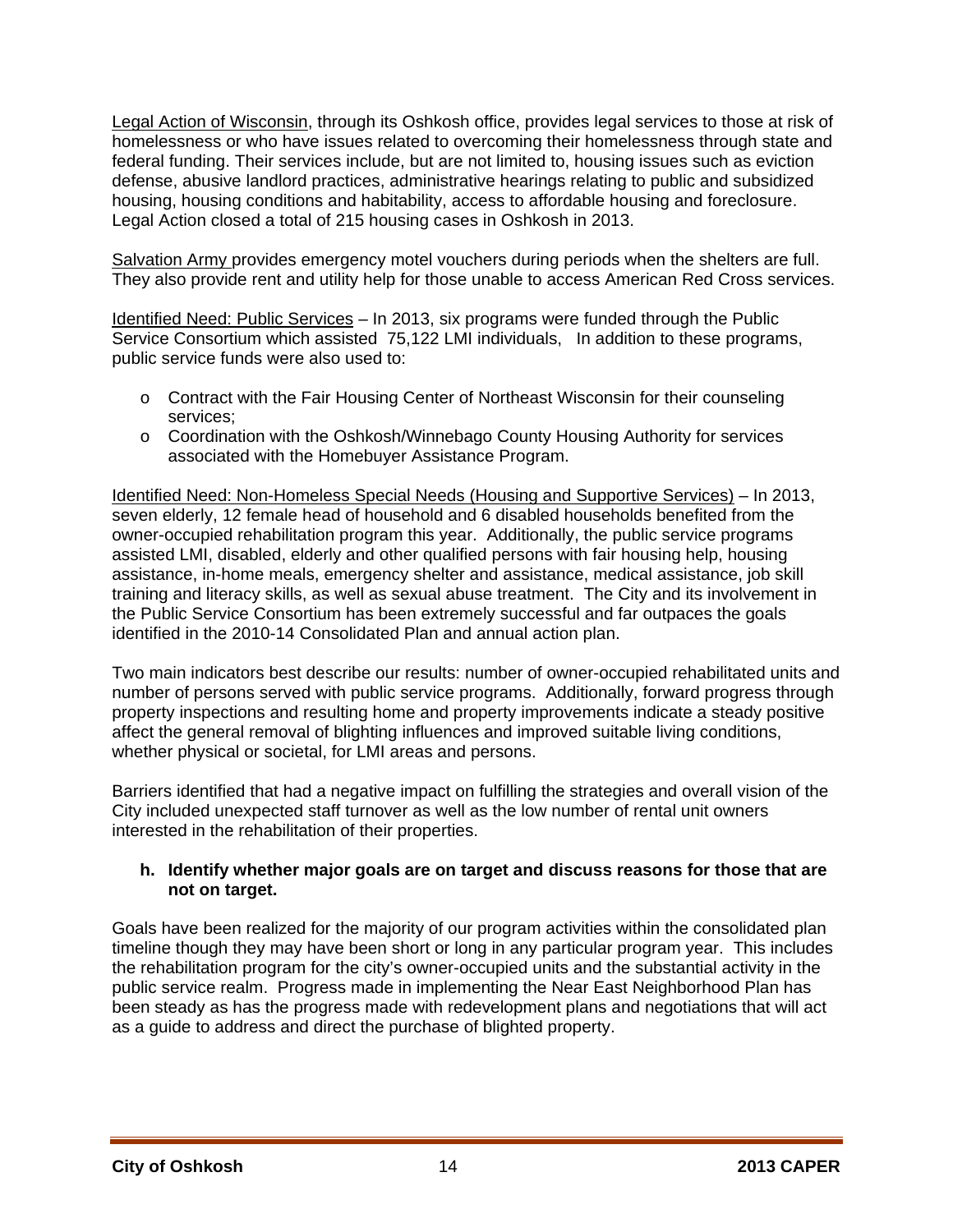#### **i. Identify any adjustments or improvements to strategies and activities that might meet your needs more effectively.**

As in the last program year – we will continue to make adjustments to make activities more effective, including increases in funding for the public service portion of the CDBG budget, as this program has demonstrated its continued success and expansion in the past through not only block grant funds but also by continuing to leverage larger amounts of unrelated funds.

Other steps to increase the effectiveness of the Oshkosh CDBG program include stronger use of the neighborhood initiative programs including contracting or creating a neighborhood rehabilitation and advocacy agency to assist with LMI neighborhood organizing resulting in blight influence removal and the physical rehabilitation of owner and renter-occupied homes. Greater coordination and assertiveness on the City's part in relation to the rental rehabilitation program will hopefully increase activity in that program. Additionally, continued action associated with redevelopment plans in the South Shore Redevelopment Area and other Central City LMI areas provide specific locally supported guidance for removal of blight and provision of area for investment and improvement.

## **Lead-based Paint**

## **1) Describe actions taken during the last year to evaluate and reduce lead-based paint hazards.**

Throughout the year, the City continued to implement applicable HUD lead paint regulations in owner and renter-occupied housing rehabilitation projects. The Department of Community Development will now cooperate with the County Health Department (after the City Health Department was consolidated with the County) to provide CDBG rehabilitation assistance to income qualified owner-occupied households with children who have elevated blood lead levels. The Department of Community Development's Housing Rehabilitation Specialist is trained to use the City's XRF machine. The Department will continue to maintain the XRF machine using CDBG funds.

Staff from the County Health Department visit the homes of children where there have been reported cases of elevated blood lead levels. Staff will then provide information on how to clean lead hazard reduction and childhood lead poisoning.

Additionally, all contractors used to perform lead hazard reduction work must be trained and certified by the State in a lead hazard reduction discipline and associated with a certified lead company. The City prefers to work with State Certified general contractors as part of their housing improvement programs, as most projects disturb lead based paint or control/abate lead paint hazards. However, the general contractor may subcontract the lead work to a certified lead subcontractor.

During the 2013 Program Year, \$11,935 was spent on grants to reduce lead-based paint hazards in six of the 19 completed housing rehabilitation projects. The lead-based paint funds were made available as grants for the benefit of low and moderate income owners and not included as part of the deferred rehabilitation loan.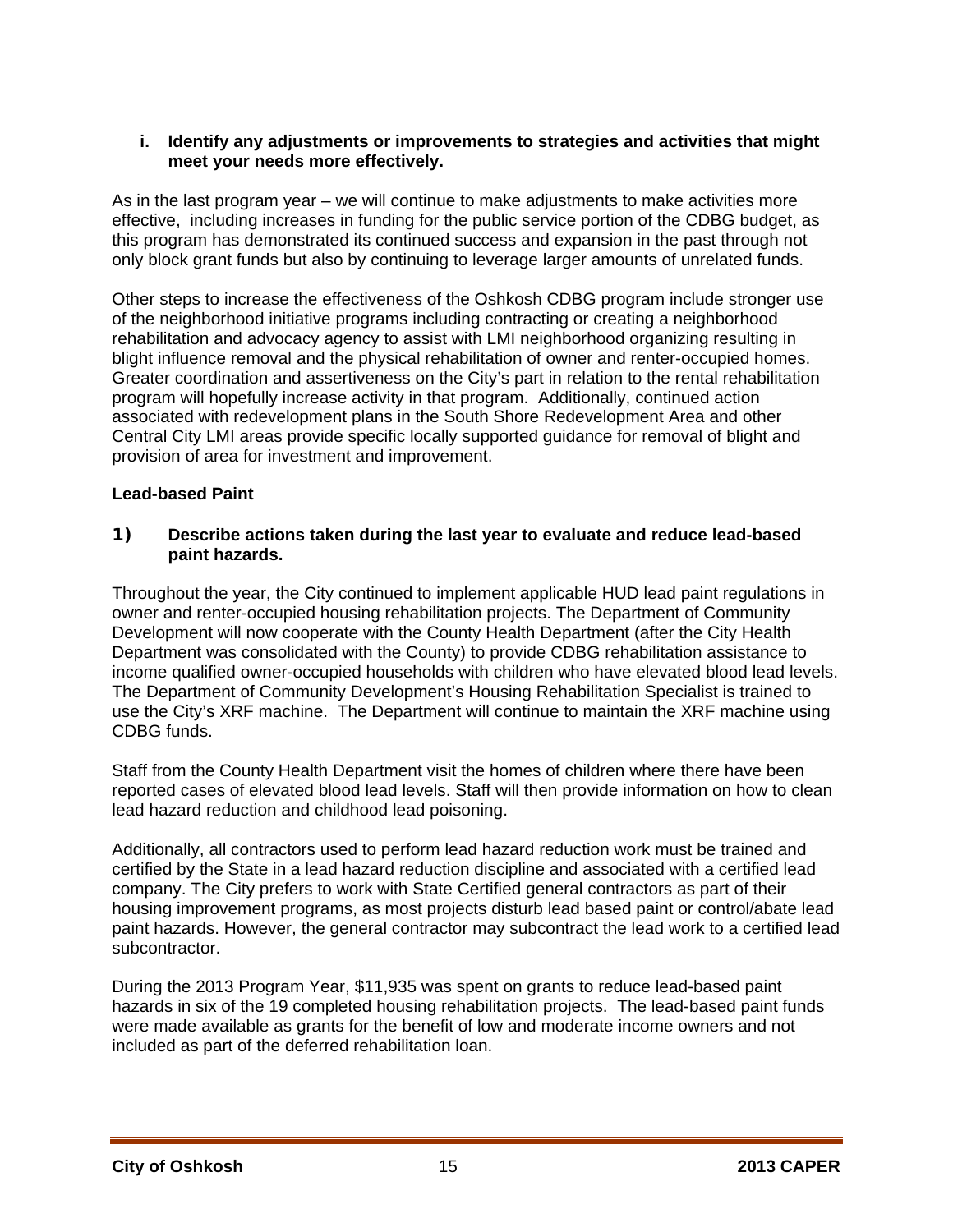| PY 2013 LEAD ABATEMENT GRANTS |                   |                                          |                                  |                                    |  |  |
|-------------------------------|-------------------|------------------------------------------|----------------------------------|------------------------------------|--|--|
| <b>Address</b>                | <b>Lead Grant</b> | <b>Extremely</b><br>Low<br><b>Income</b> | <b>Very Low</b><br><b>Income</b> | Low<br>(Moderate)<br><b>Income</b> |  |  |
| 412 W 9th Ave                 | \$1,210           |                                          |                                  | x                                  |  |  |
| 27 Canniff Ct                 | \$1,355           |                                          | X                                |                                    |  |  |
| 35 W Nevada Ave               | \$6,070           |                                          |                                  | x                                  |  |  |
| 1329 Central St               | \$2,200           | X                                        |                                  |                                    |  |  |
| 924 W 11th Ave                | \$450             |                                          |                                  | x                                  |  |  |
| 833 Bowen St                  | \$650             |                                          |                                  |                                    |  |  |
|                               | \$11,935          |                                          |                                  |                                    |  |  |

## HOUSING

#### **Please also refer to the Housing Needs Table in the Appendix.**

#### **Housing Needs**

#### **1) Describe actions taken during the last year to foster and maintain affordable housing.**

CDBG funds are used to foster and maintain affordable housing primarily through the owneroccupied and rental rehabilitation programs. These programs directly foster and maintain affordable housing in the requirements associated with CDBG dollars.

Additionally, the City supports the Homebuyer Assistance Program through the Oshkosh/ Winnebago County Housing Authority, in which all participants in the program are low and moderate (LMI) homebuyers. After completion of the program, participants are eligible for purchase assistance funds based on whether household income is extremely low, very low, or low (moderate) income. The prospective homes are inspected and are eligible for rehabilitation when needed. The purchase assistance, inspections, and rehabilitation are all actions that eliminate financial hurdles for LMI persons becoming homeowners. Inspections and rehabilitation are measures taken to ensure new homeowners are making sound investments and not overburdening themselves with maintenance issues. Owner-occupied projects must meet applicable building and housing codes and the payment is not released until the contractor has completed all activities identified in the Scope of Work for the property.

When emergencies arise for LMI households, the City uses CDBG funds to provide emergency funding for these types of repairs (e.g., leaking roof or furnace outage in winter) to maintain a safe and suitable living environment.

## **Specific Housing Objectives**

**1) Evaluate progress in meeting specific objective of providing affordable housing, including the number of extremely low-income, low-income, and moderate-income renter and owner households comparing actual accomplishments with proposed goals during the reporting period.**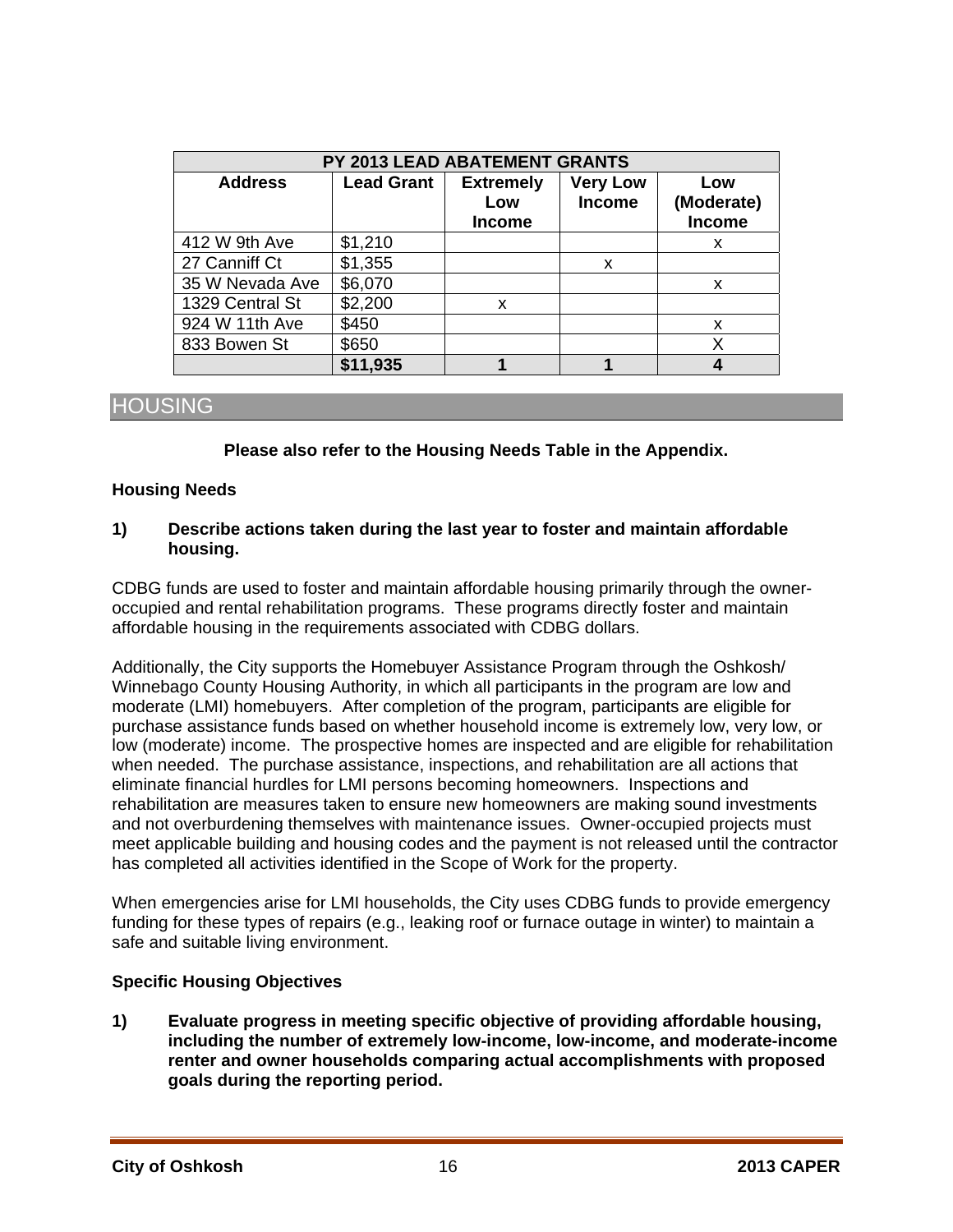The following are specific objectives the City aimed to achieve in the 2013 program year:

## **Objective 1. Rehabilitate fifteen (15) owner-occupied units for LMI households.**

In the 2013 Program Year 19 projects were completed using CDBG funds. The following table summarizes the accomplishments of this program:

|                      | PY 2013 OWNER-OCCUPIED HOUSING REHABILITATION PROGRAM |                   |          |                |                |                       |
|----------------------|-------------------------------------------------------|-------------------|----------|----------------|----------------|-----------------------|
| <b>Address</b>       | <b>Completion</b>                                     | <b>Purchase</b>   | Lead     | <b>Project</b> | # in           |                       |
|                      | <b>Date</b>                                           | <b>Assistance</b> | Grant    | <b>Cost</b>    | House-         | <b>LMI Census</b>     |
|                      |                                                       |                   |          |                | hold           | <b>Tract or Block</b> |
|                      |                                                       |                   |          |                |                | Group                 |
| 412 W 9th Ave        | 10/11/13                                              | \$0               | \$1,210  | \$15,361       | 3              | X.                    |
| 27 Canniff Ct        | 7/9/13                                                | \$0               | \$1,355  | \$22,280       |                |                       |
| 35 W Nevada Ave      | 6/8/13                                                | \$0               | \$6,070  | \$13,887       | 1              |                       |
| 802 Jefferson St     | 3/12/13                                               | \$0               |          | \$23,163       | 1              | $\mathsf{X}$          |
| 8 W Linwood Ave      | 4/13/13                                               | \$0               |          | \$18,471       | 6              |                       |
| 1322 Winnebago Ave   | 3/12/13                                               | \$0               |          | \$14,515       |                |                       |
| 726 W 11th Ave       | 3/28/13                                               | \$0               |          | \$20,900       | 4              | X                     |
| 410 W 5th Ave        | 12/8/13                                               | \$0               |          | \$25,270       |                |                       |
| 1329 Central St      | 12/20/13                                              | $\sqrt[6]{}$      | \$2,200  | \$12,000       | 1              |                       |
| 222 Prospect Ave     | 4/25/13                                               | \$0               |          | \$28,275       | $\overline{2}$ | $\sf X$               |
| 924 W 11th Ave       | 12/5/13                                               | \$0               | \$450    | \$28,023       | 1              | X                     |
| 122 W 14th Ave       | 4/10/14                                               | \$0               |          | \$25,215       | $\overline{2}$ | X                     |
| 1231 Grand St        | 4/25/14                                               | \$0               |          | \$17,260       | $\overline{3}$ | X                     |
| 833 Bowen St         | 4/25/14                                               | \$0               | \$650    | \$16,045       | $\overline{2}$ | X                     |
| 1424 Hazel St        | 2/21/14                                               | \$0               |          | \$14,453       | 1              |                       |
| 1717 Sheridan St     | 3/17/14                                               | \$0               |          | \$17,950       | $\overline{2}$ |                       |
| 902 Concordia Ave    | 2/10/14                                               | \$0               |          | \$5,820        | 5              | X                     |
| 106 Bay St           | 4/25/14                                               | \$0               |          | \$14,370       | 3              | $\mathsf{X}$          |
| 443 W South Park Ave | 4/10/14                                               | \$0               |          | \$13,930       | 1              |                       |
| <b>TOTALS</b>        |                                                       | \$0               | \$11,935 | \$347,188      | 41             | 10                    |

## **Objective 2. Rehabilitate/create five (5) renter-occupied units for LMI households.**

Providing affordable housing options is also done through the rental rehabilitation program.. Funds were encumbered during the 2013 Program Year for a project; however, work had not started as of the end of the program year. No additional applications were received in the program year due to lack of interest in the program and lack of follow through by applicants for our new Rental Rehabilitation Program

| <b>PY 2013 RENTAL REHABILATION PROGRAM</b> |                                  |                        |               |                     |                                                  |
|--------------------------------------------|----------------------------------|------------------------|---------------|---------------------|--------------------------------------------------|
| <b>Address</b>                             | <b>Completion</b><br><b>Date</b> | <b>Project</b><br>Cost | Lead<br>Grant | LMI<br><b>Units</b> | <b>LMI Census Tract or</b><br><b>Block Group</b> |
| 200 E Irving Ave                           | 9/4/2012                         | \$11,910               | \$0           |                     | Yes                                              |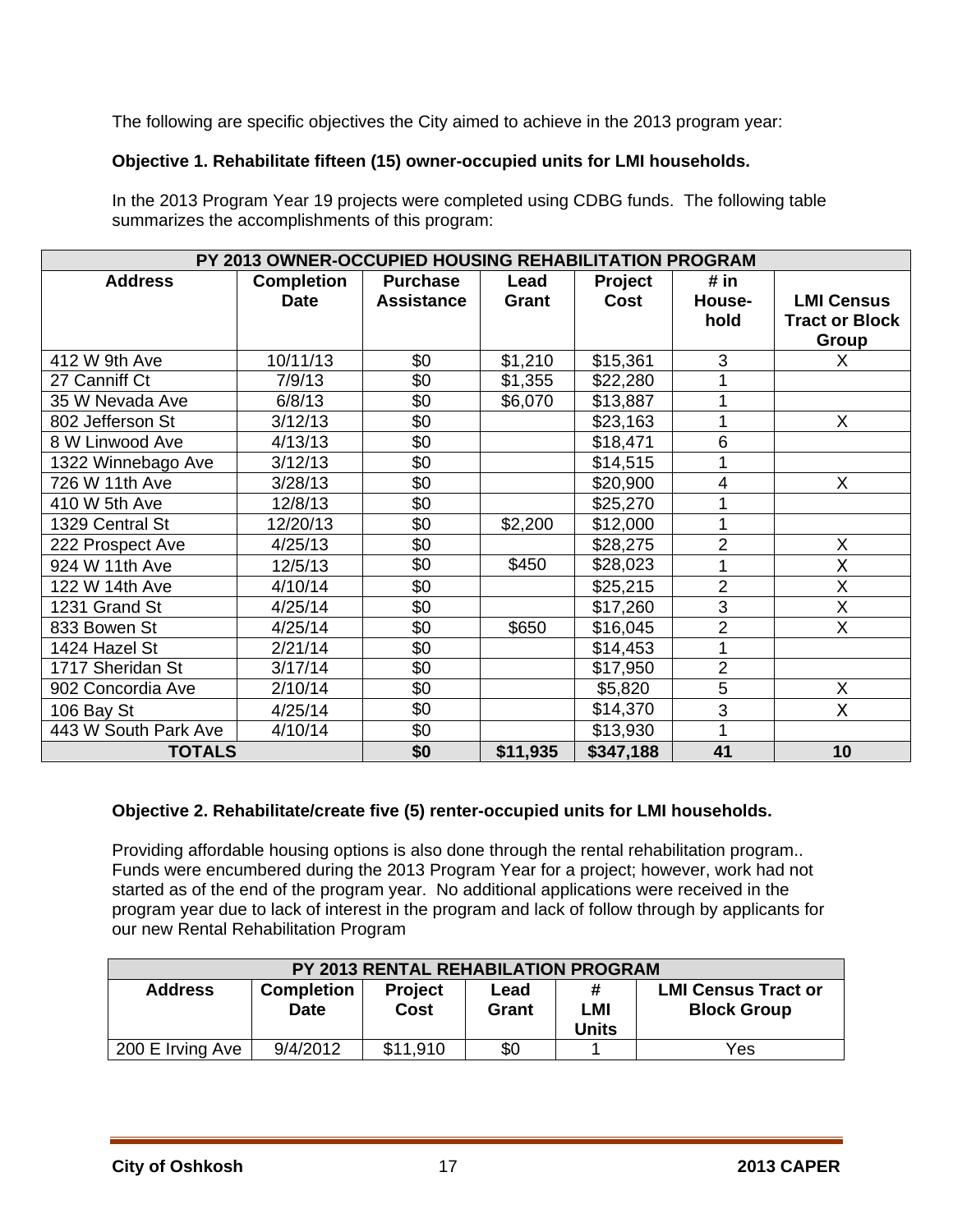## **Objective 3. Provide support for the Homebuyer's Assistance Program by the Housing Authority.**

CDBG funds are provided for first time homebuyer's purchase assistance and rehabilitation projects. There was no purchase assistance during the 2013 Program Year.

#### **Objective 4. Assist a nonprofit organization in the establishment of neighborhood associations, housing rehabilitation projects, general review of the housing and neighborhood improvement programs and broader neighborhood improvement activities.**

In 2010, the City worked with the Oshkosh Area Community Foundation to establish an agreement for a satellite office of Neighborhood Housing Services of Southeast Wisconsin, a private nonprofit corporation that strengthens neighborhoods and improves lives by revitalizing housing, enhancing neighborhood character and promoting and preserving homeownership. This expanded their NeighborWorks charter from Kenosha and Racine to Oshkosh, now called NeighborWorks Badgerland.

This was a multi-year endeavor and NeighborWorks Badgerland began work January 1, 2011 with the establishment of a steering committee. By the end of the 2013 program year, NeighborWorks completed the rehab of their first home which was sold to a first time homebuyer, and began work on their first rental rehabilitation project, worked with two established neighborhood associations and assisted three additional neighborhoods with starting associations, implemented a Good NEIGHBOR Grant Program that assisted 13 property owners with grants for exterior improvements, assisted 10 first time homebuyers with their eHome program and assisted with multiple neighborhood events/projects.

#### **2) Evaluate progress in providing affordable housing that meets the Section 215 definition of affordable housing for rental and owner households comparing actual accomplishments with proposed goals during the reporting period.**

The rental and owner-occupied rehabilitation units are to be occupied by LMI tenants but do not meet, nor were they required to meet, the definition of affordable housing, as provided in Section 215.

## **3) Describe efforts to address "worst-case" housing needs and housing needs of persons with disabilities.**

In 2013, worst-case housing needs were addressed through public service activities. The funding of organizations that include the ADVOCAP Bridges Emergency Assistance Program and the Christine Ann shelter address worse case needs as a support network for those in unfit housing or finding themselves displaced.

Accessibility is considered in all physical projects undertaken or assisted by the City using CDBG dollars. In the owner and rental rehabilitation programs, handicapped accessibility is listed and announced as an eligible activity that is encouraged. Owner and renter-occupied sites that are selected are evaluated as to the need or requirements for improvements that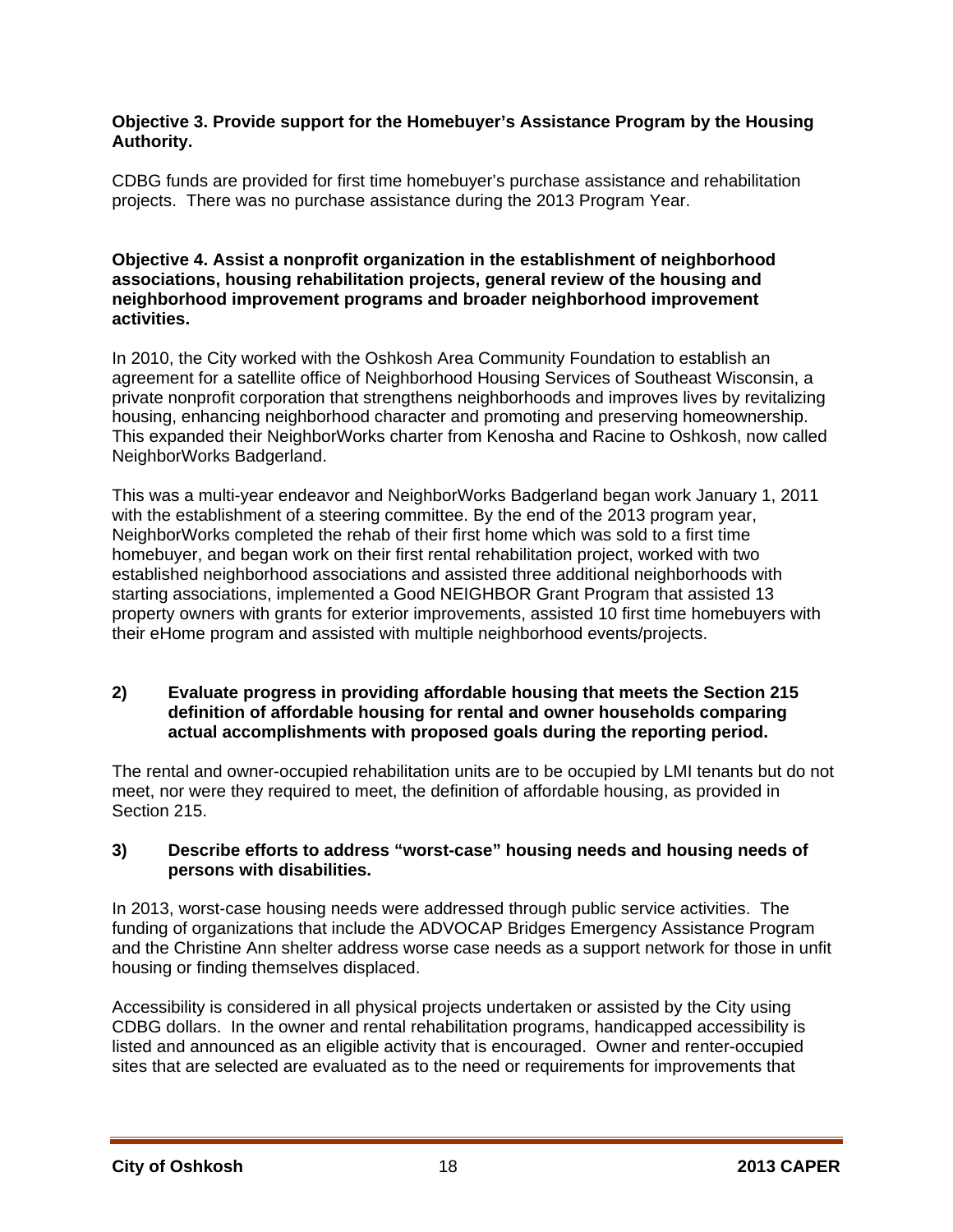enhance or increase accessibility. Though no public improvement projects were conducted in the 2013 program year, physical improvements associated with the housing rehabilitation program will always include either the reconstruction or the installation of accessible features. Non-physical efforts to improve the living conditions of the handicapped include financing of the UWO Living Healthy Community Clinic, which services many disabled persons in need of help with daily and often unmet health services.

## **Public Housing Strategy**

#### **1) Describe actions taken during the last year to improve public housing and resident initiatives.**

The Oshkosh/Winnebago County Housing Authority works to promote and deliver adequate and affordable housing and suitable living environments free from discrimination. Their mission is to promote and ensure safe, decent, and affordable housing for their participants, as well as provide owners and developers with an opportunity to rehabilitate and develop affordable housing.

Formed in 1970, the Housing Authority owns, manages and maintains 616 apartments or homes that are subsidized with rents based on 30% of adjusted incomes. The properties range from single family homes to 14-story high rise buildings. Affordable housing opportunities are available for families, singles, disabled, and elderly low-income applicants. The Authority also administers over 400 Housing Choice Vouchers, owns and maintains four group homes, coordinates a family self-sufficiency program, and delivers a home ownership program.

The Housing Authority recognizes their participants as their primary focus, works in partnership with community and government organizations to promote affordable housing options, acts as an agent of change when performance is unacceptable, continues to strive for public trust and confidence through good communication and being responsive to the needs of their participants and the community, and identifies and works to eliminate barriers that prevent it from achieving their goals as a housing authority.

## **Local Objectives:**

The Admissions and Continued Occupancy Plan for the Public Housing Program is designed to achieve the following objectives:

- Provide improved living conditions for very low and low income families while maintaining their rent payments at an affordable level;
- Operate a socially and financially sound public housing agency that provides drug-free, decent, safe, and sanitary housing with a suitable living environment for residents and their families;
- Avoid concentrations of economically and socially deprived families in any one of their public housing developments;
- Lawfully deny the admission of applicants, or the continued occupancy of residents, whose habits and practices reasonably may be expected to adversely affect the health, safety, comfort or welfare of other residents or the physical environment of the neighborhood, or create a danger to our employees;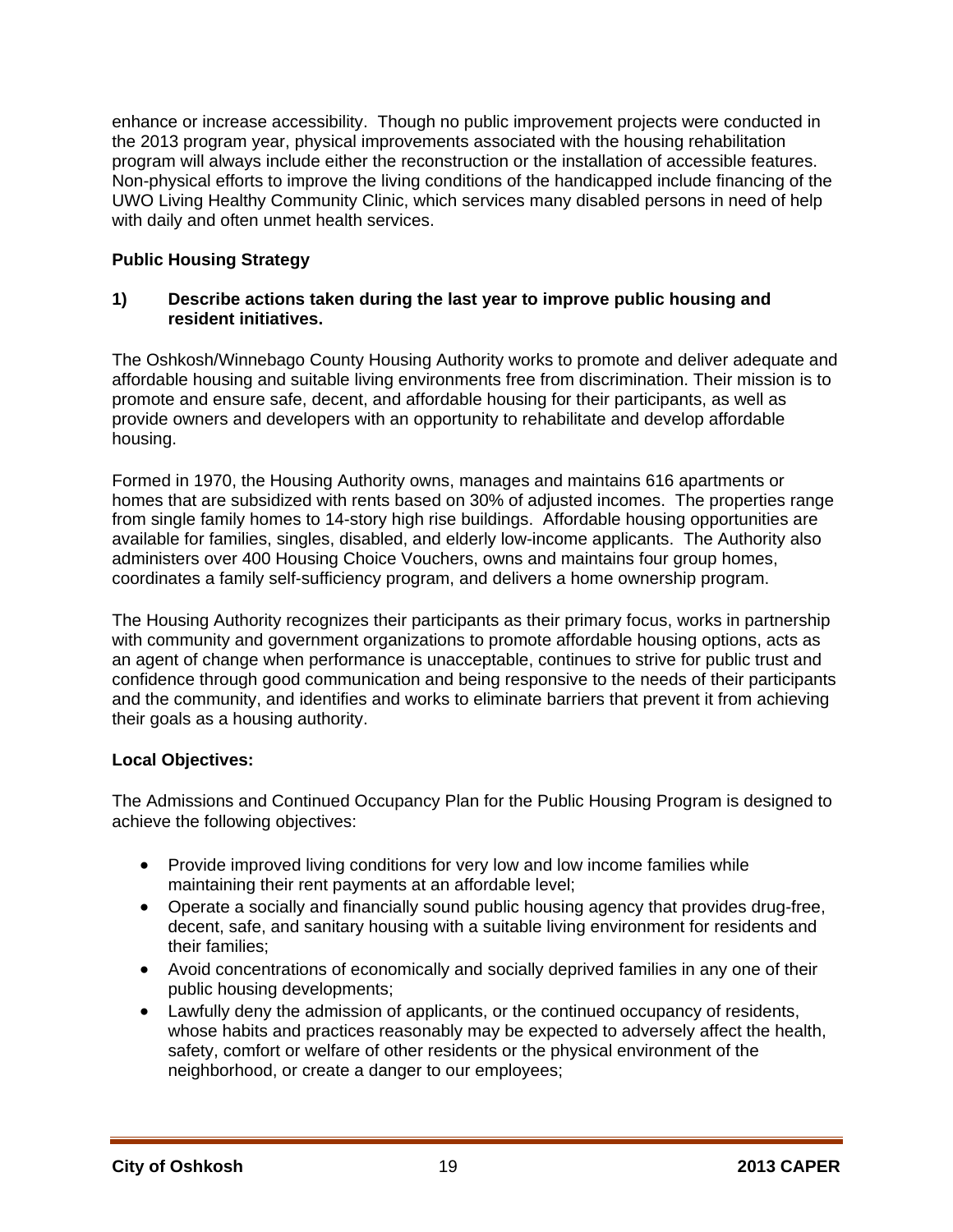- Attempt to house a tenant body in each development that is composed of families with a broad range of incomes and rent-paying abilities that is representative of the range of low-income families in our jurisdiction;
- Promote upward mobility opportunities for families who desire to achieve self-sufficiency;
- Facilitate the judicious management of the PHA inventory and efficient management of PHA staff; and
- Ensure compliance with Title VI of the Civil Rights Act of 1964 and all other applicable Federal laws and regulations so that the admissions and continued occupancy are conducted without regard to race, color, religion, creed, sex, national origin, handicap, or familial status, sexual preference, or age.

The Housing Authority strategy to meet affordable housing needs in the city is to tirelessly pursue its mission and objectives. The Authority embraces a vibrant private sector and supports developments that create a range of new residential opportunities across all market segments. Where the private market doesn't provide adequate options for low-income households, the Authority will pursue programs and resources to supplement the market.

The Oshkosh Housing Authority continues to enhance the buildings and services that improve the physical and social environment at the Public Housing developments. Specific actions taken in 2013 were as follows:

## Court Tower Apartments -

 A Low Income Housing Tax Credit application that was submitted to the Wisconsin Housing & Economic Development Authority earned an allocation of \$9,465,170. Negotiations with half a dozen national syndicators ended with the selection of First Sterling Financial as the equity partner for Tower Redevelopment Phase 1. First Sterling Financial offered to purchase the credits for \$8,516,949 and closing for sale of half of the Court Tower property occurred following HUD's approval of a Mixed-finance ACC. A second application to WHEDA for Tower Redevelopment Phase 2, also won an award, this time at \$8,948,330. First Sterling successfully pursued purchase of the Phase 2 credits though the closing wasn't completed until February 1, 2013. The Housing Authority, project architects and construction manager worked with City Officials, contractors and the residents to prepare for construction to begin in late the summer of 2013 and to be completed for both Phase 1 and Phase 2 by Dec. 31, 2013. An application filed with the HUD Special Application Center to reduce and revise the apartments at Court Tower, diminishing from 157 apartments to 104. Larger apartments and additional common areas will be developed along with the capacity to provide daily cares in one-quarter of the apartments in a Residential Care Apartment Complex.

## Mainview Apartments -

 Late in 2011 the Housing Authority began remodeling the first apartments under a multiyear renovation effort that will eliminate efficiency apartments and create both accessible and two-bedroom apartment to expand housing options within the building. Heat pumps will be added and all building spaces with benefit from forced air heating and cooling. New bathrooms, kitchens, floors and lighting will be installed throughout. By the end of 2012 renovation work was underway in 56 of the 104 apartments with 40 apartments completed and re-occupied.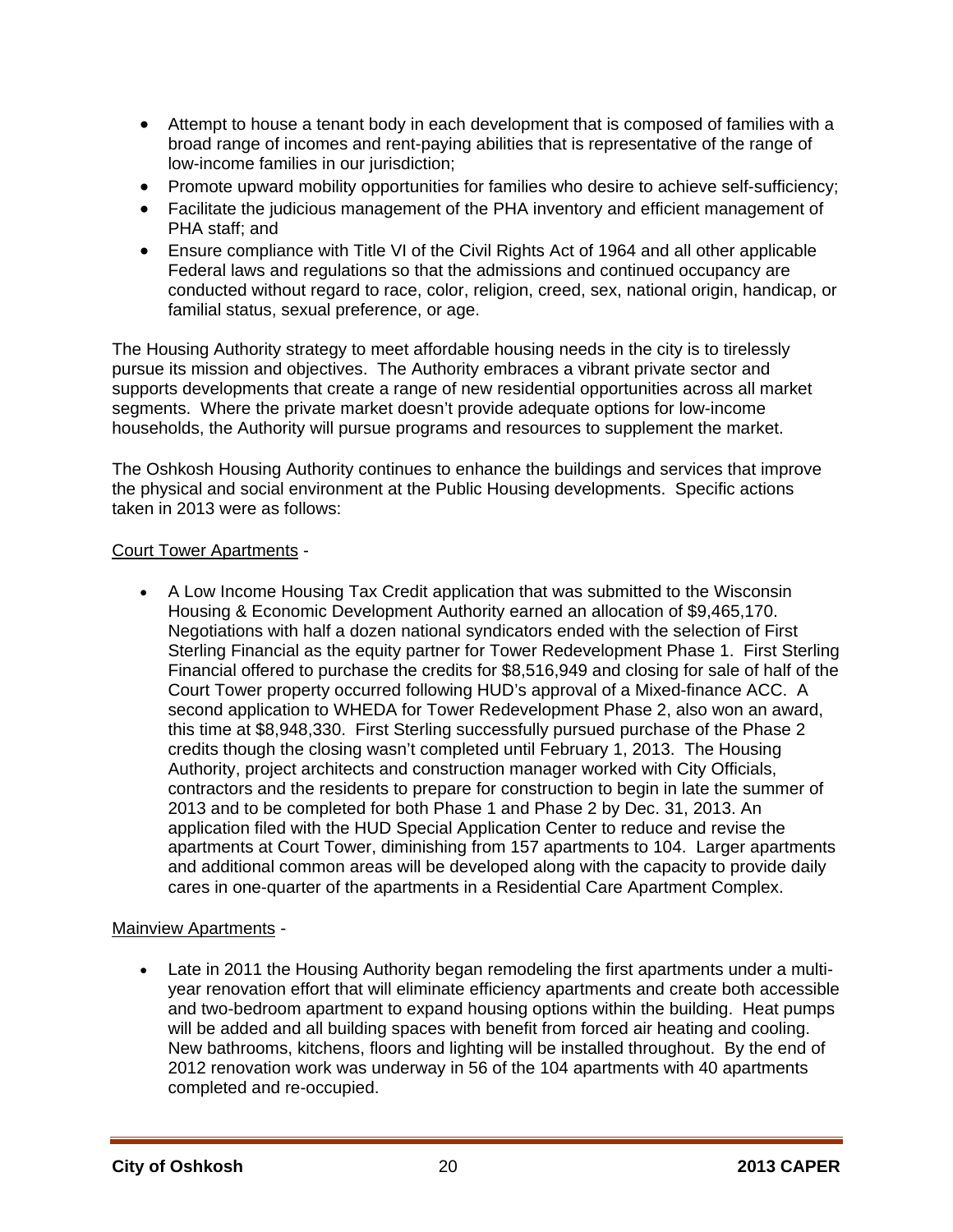- Preliminary approval from the National Parks Services and the Historical Society of Wisconsin has been received providing for preservation tax credits that will be sold bringing nearly \$1 million of additional capital to the renovation.
- Collaborated with U.S. Cellular, Verizon and AT&T Wireless to reconfigure antenna installations to eliminate clutter and stealth the antennas that remain.

## Lenox Lofts -

 Applied to develop sixty units of Public Housing designated for disabled persons with Low Income Housing Tax Credit funds. The proposal would have repurposed a former factory site that has been largely vacant for many years. WHEDA put the award on-hold after it pulled the majority of funds from the priority "Special Needs" category designated in its Qualified Allocation Plan after allocating less than 50% of the set-aside.

## Scattered Family Sites -

 No capital improvements were complete in the past year. However, plans to begin rebuilding driveways and parking areas are being considered.

Resident initiatives implemented or sustained during the past program year were:

- Maintained resident activity opportunities with seasonal and holiday events scheduled throughout the year;
- Agency continues to have resident/program participant representation on the Board of Commissioners;
- Collaborated with ARC Winnebago County Disabilities Association to encourage resident artists to show their work in gallery night promotions; and
- Volunteers staffed Event Parking to generate revenue for resident recreation funds.

## **Barriers to Affordable Housing**

## **1) Describe actions taken during the last year to eliminate barriers to affordable housing.**

The following were specific objectives the City aimed to achieve in the 2013 program year:

#### **Objective 2. Homeownership assistance by Oshkosh/Winnebago County Housing Authority through the provision of funds for administration, lead paint compliance, and purchase assistance.**

CDBG funds were used to support the Homebuyer Assistance Program through the Oshkosh/Winnebago County Housing Authority. This program has been in place for over 10 years and has successfully moved several households from the Section 8 Voucher and Public Housing programs into homeownership. All participants in the program are LMI homebuyers. After completion of the program, participants are eligible for purchase assistance funds based on whether household income is extremely low, very low, or (low) moderate income. The prospective homes are inspected and are eligible for rehabilitation dollars, when needed. The purchase assistance, inspections, and rehabilitation are all actions that eliminate financial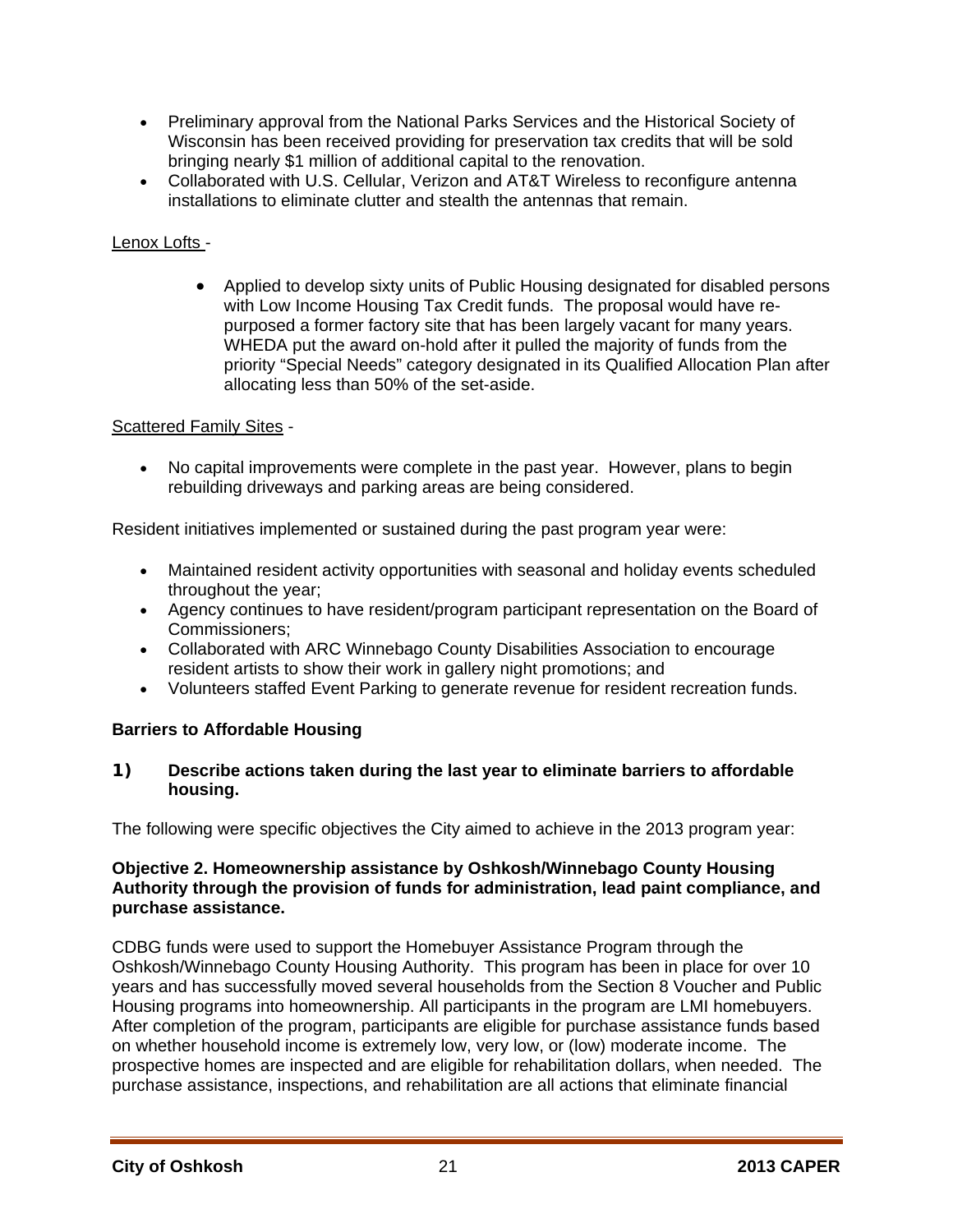hurdles for an LMI homeowner getting into a home. The inspections and rehabilitation are measures taken to ensure the owners are making a sound investment.

#### **Objective 3. City implementation of Neighborhood Improvement initiatives as outlined in the Comprehensive Plan, which are designed to improve the overall condition of older neighborhoods in LMI Census tracts and include some educational opportunities for residents of the area.**

The City's 2005-2025 Comprehensive Plan calls for the following actions to ensure affordable housing availability:

- Work with public and private housing providers to plan for the development of additional housing units affordable to low and moderate income owners and renters as needed and to secure additional subsidies for rental of existing privately owned units.
- Promote opportunities and programs to provide owner and rental options for low and moderate income residents.

The City's 2005-2025 Comprehensive Plan also calls for the following action to maintain and rehabilitate the City's existing housing stock and the surrounding areas containing this housing:

- Continue housing rehabilitation programming which provides assistance to low and moderate-income persons in upgrading their housing and in purchasing and improving properties in older neighborhoods.
- Encourage Downtown/Central City residential development through rehabilitation or new construction.
- Implement "Neighborhood Improvement Strategies" in specific geographic areas for neighborhood and housing issues.
- Develop program and encourage owners to convert non-competitive rental property back to owner-occupied structures.
- Create a rehabilitation code for pre-existing conditions on historic properties.

## **Objective 4. Funds granted to Fair Housing Center of NE Wisconsin for tenant counseling.**

As part of the contract with the Fair Housing Center of Northeast Wisconsin, funds support staff providing technical assistance, counseling and education related to housing issues, as recommended in the current Analysis of Impediment to Fair Housing Choice document.

## **HOME/ American Dream Down Payment Initiative (ADDI)**

The section is not applicable to the City of Oshkosh.

## HOMELESS

## **Please also refer to the Homeless Needs Table in the Appendix.**

#### **Homeless Needs**

**1) Identify actions taken to address needs of homeless persons.**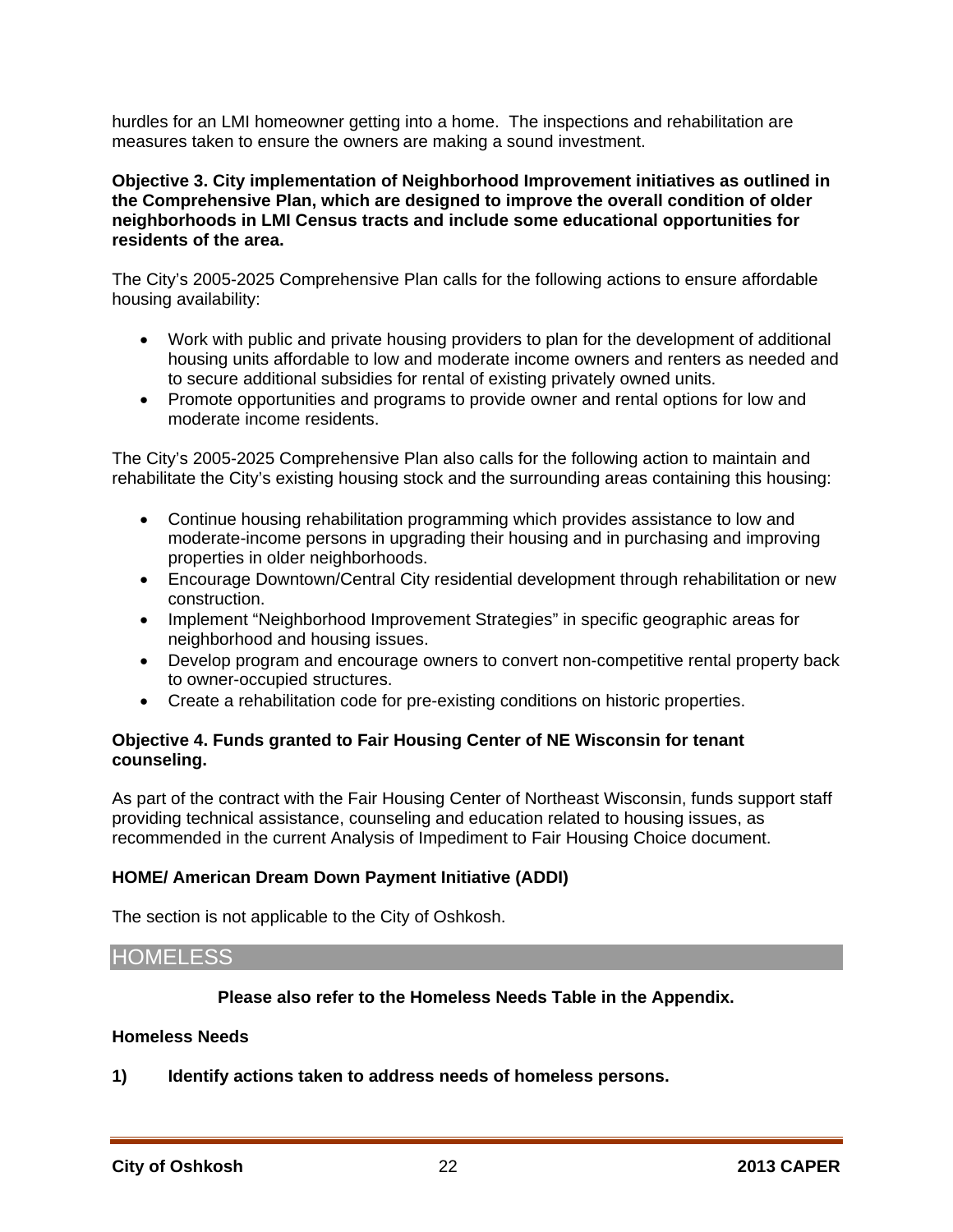## **2) Identify actions to help homeless persons make the transition to permanent housing and independent living.**

The City of Oshkosh does not receive any private or public funds to address homeless needs or to help homeless persons make the transition to permanent housing and independent living. Since there are already a number of public and private organizations providing these homeless services in the community, the City does not provide direct homeless assistance or identify specific planned actions to end and/or prevent chronic homelessness. However, funds within City CDBG Public Service expenditures were allocated to Christine Ann Domestic Abuse Services and the Homebuyer Assistance Program, which directly address homelessness and its prevention. In addition, members of the Winnebagoland Housing Coalition provide services such as rental and utility assistance, emergency shelter support services, transitional housing support, transportation, day services and subsidized housing.

Homeless service providers include ADVOCAP, American Red Cross of East Central Wisconsin Christine Ann Domestic Abuse Services, Day by Day Warming Shelter, Father Carr's Place2B, Legal Action of Wisconsin and The Salvation Army.

ADVOCAP deals with homelessness through its Homeless Programs Department and is taking the leadership role in actively pursuing, obtaining and administering federal funding to address local homeless needs. The agency has a HUD Supportive Housing Program (Supportive Services Only) award to provide intensive case management and wraparound services to work with homeless persons and families access permanent housing, obtain employment or increased income and achieve greater self-sufficiency through their overcoming barriers. The agency also serves as the fiscal agent for state-funded homeless prevention programs (State of Wisconsin HUD ESG, State Transitional Housing and State Homeless Prevention Program Funds). ADVOCAP has two units of transitional housing (16<sup>th</sup> Street and Mt. Vernon Homes) and coordinates a twice a year point-in-time survey of homelessness in the area, which local agencies participate in.

Christine Ann Domestic Abuse Services Inc. (CADASI) operates a 35-bed shelter for female victims of domestic violence and their children and counseling services, case management and supportive services for women, men and children. In 2013, CADASI provided counseling and shelter for 1,042 persons; with 474 individuals being from Oshkosh, with 113 of these being children.

Day by Day Warming Shelter operates a 20-bed seasonal emergency shelter that serves a small but definite population of persons (men and women) with no other sheltering options in the community. In 2013, Day by Day provided shelter for 124 individuals and served more than 7,579 meals. Also in 2013, Day by Day expanded their hours by 2 hours each day, opening at 6 pm. The Shelter also provided additional services that included medical triage, AA and NA onsite meetings.

Father Carr's Place 2B operates an emergency shelter which has two facilities (Bethlehem Inn with 75 beds for men and Holy Family Villa with 75 beds for women and children along with a food pantry and free medical clinic adjacent to the shelter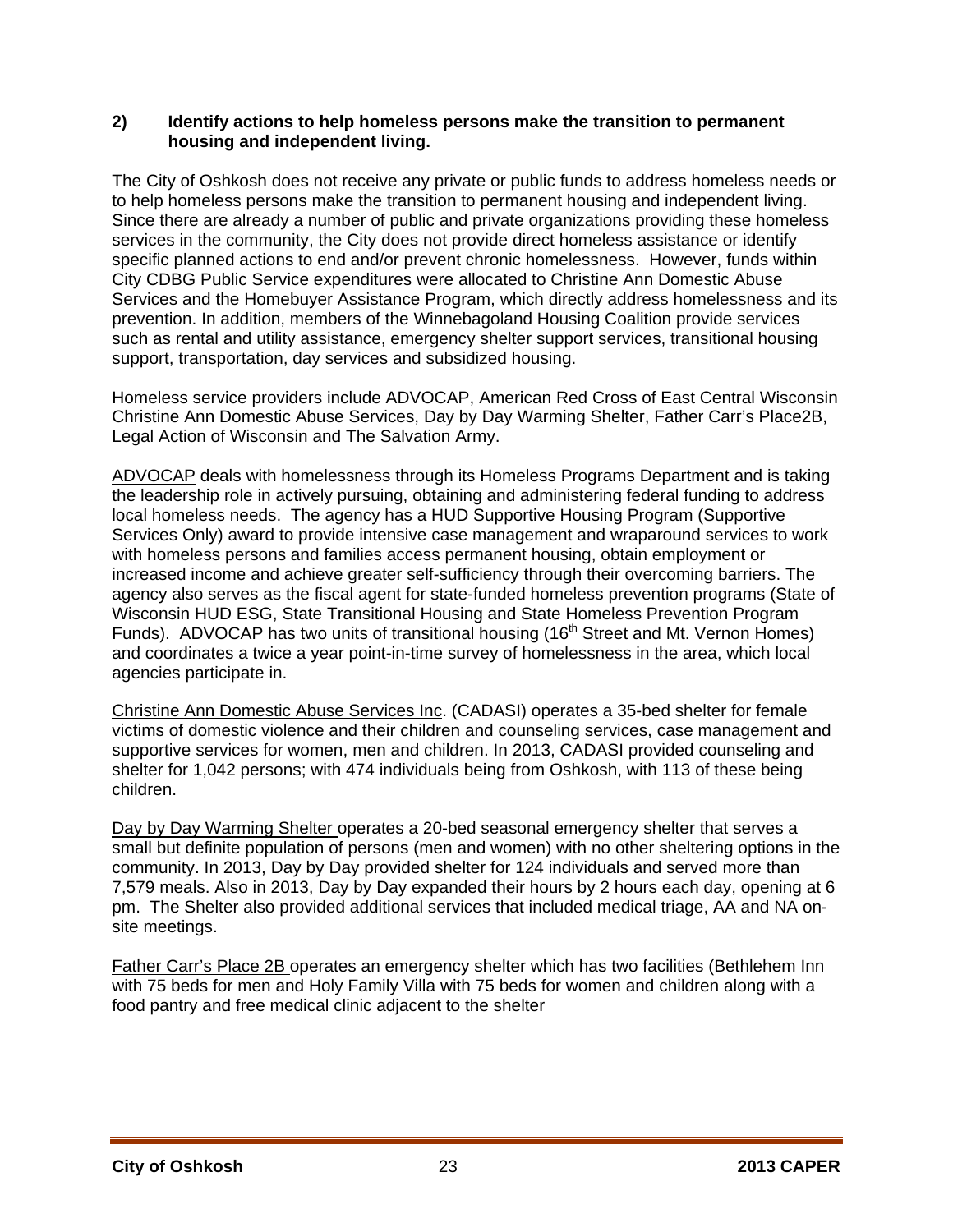Legal Action of Wisconsin, through its Oshkosh office, provides legal services to those at risk of homelessness or who have issues related to overcoming their homelessness through state and federal funding. Their services include, but are not limited to, housing issues such as eviction defense, abusive landlord practices, administrative hearings relating to public and subsidized housing, housing conditions and habitability, access to affordable housing and foreclosure. Legal Action closed a total of 215 housing cases in Oshkosh in 2013.

Salvation Army provides emergency motel vouchers during periods when the shelters are full. They also provide rent and utility help for those unable to access American Red Cross services.

## **3) Identify new Federal resources obtained from Homeless SuperNOFA.**

No new federal resources were obtained from the Homeless SuperNOFA.

## **Specific Homeless Prevention Elements**

## **1) Identify actions taken to prevent homelessness.**

The City of Oshkosh does not receive any private or public funds to prevent homelessness. Since there are already a number of public and private organizations providing homeless services in the community, the City does not provide direct homeless assistance or identify specific planned actions to end and/or prevent chronic homelessness.

The Winnebagoland Housing Coalition serves as the Continuum of Care (CoC) in this area (Southern Winnebago County, primarily the Oshkosh area) dealing with homeless issues and staff from the Department of Community Development are active participants. The group meets monthly to discuss housing issues and needs, including homelessness in the area, coordinate delivery of services, and provide in-service training on housing topics. These meetings are held the first Wednesday of each month and increase awareness of services available and enhance referrals. The group includes homeless service providers, local government, Housing Authority, United Way, faith-based groups, and others concerned with housing issues. The group also includes the local elected State Representative to the Assembly.

Coordination and delivery of homeless services is provided through a Homeless Service Providers Network as part of that Continuum of Care. ADVOCAP serves as the lead agency within the Network, which also includes Christine Ann Domestic Abuse Services (CADASI), American Red Cross of East Central Wisconsin, Legal Action of Wisconsin, and The Salvation Army – Oshkosh Corps. ADVOCAP also serves as lead agency and fiscal agent for consolidated applications for HUD ESG/THP and HPP funds. Additionally, ADVOCAP serves as lead agency for participation in the Balance of State Continuum of Care organization.

A Memorandum of Understanding by those homeless service providers requesting HUD ESG funds details the working relationship between agencies*.* The Homeless Service Providers Network meets every other month and monthly when necessary, to coordinate services, identify unmet needs, and plan wraparound services to meet the needs of clients. ADVOCAP provides staff support to conduct point in time surveys of homeless needs, prepare annual needs assessment and prioritization of unmet needs, and write grants for joint homeless activities. Joint training activities are also planned to benefit participating agencies. The Homeless Service Provider Network also provides an opportunity for sharing information about services to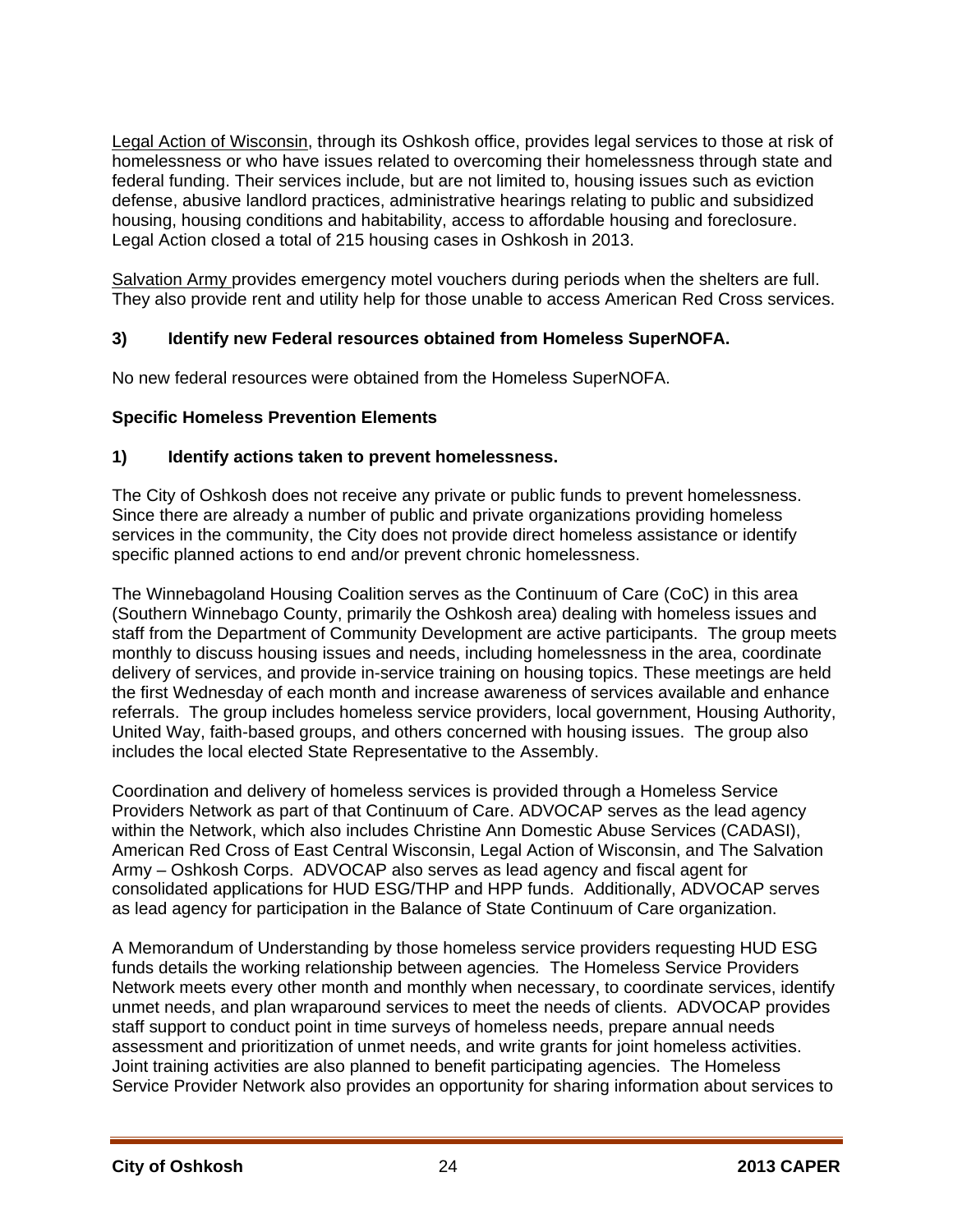the homeless. More emphasis on tracking service gaps is planned for 2014 as a priority initiative.

Services are also coordinated through contact between agency staff. The Winnebagoland Housing Coalition created a Case Managers task group in 2010 to facilitate communication between case managers from the different agencies involved in providing homeless services. Also, The Salvation Army and American Red Cross staff communicates over those requesting rent assistance to avoid duplication of services. The American Red Cross takes the lead role for homeless prevention services for those at-risk through its Bridges program. Through this program, those at risk are able to get financial assistance once every two years for rent and utility help. An Advisory Committee representing other agencies, faith-based groups and concerned individuals provides recommendations. The committee includes other members of the Homeless Service Providers Network. The Salvation Army will provide rent help where persons may be ineligible for help through the American Red Cross program to avoid duplication of efforts. ADVOCAP and CADASI provide rent/security deposit assistance for clients in their programs. Agencies also work closely with Legal Action of Wisconsin to provide opportunities for clients to work with Legal Action staff to deal with legal issues affecting their homelessness and self-sufficiency.

Homeless service providers also maintain continuing contact with other agencies that may not be active members of the housing coalition to facilitate homeless participants accessing services in a timely manner or to assure appropriate referral of persons by other agencies to the homeless service providers. This includes local law enforcement agencies, county mental health agencies, and Family Services. As an example, participants in the motel voucher program through Salvation Army will receive counseling support through Family Services. Both the Oshkosh Police Department and the mental health program within the Winnebago County Dept. of Human Services have made presentations at the monthly housing coalition meetings to foster dialogue on how to best address needs involving homeless persons.

Father Carr Place2B emergency shelter in Oshkosh has become an active member in the Winnebagoland Housing Coalition. The Father Carr emergency shelter has two facilities with 75 beds (one for men and the other for women and children) along with a food pantry, bakery sharing program and a free community clinic adjacent to the shelter. Shelter administrator Joe Geniesse, served as a past co-chair of the housing coalition. There has since been increased communication, referrals for service, and joint activities involving homeless service providers such as ADVOCAP, CADASI, Salvation Army, and others with the emergency shelter. ADVOCAP provides outreach services at the shelter and enrolls interested participants in its Homeless Assistance Program who are then able to receive intensive case management and supportive services. The shelter has minimal case management for those residing there. Other than the paid administrator, the emergency shelter is staffed by volunteers, which, can, at times, limit the capability of the shelter to provide shelter and supportive services to the residents, who are able to remain as long as they desire so long as shelter rules are followed.

Christine Ann Domestic Abuse Services, Inc. provides outreach services to those who are victims of domestic violence in the county and operates the Christine Ann shelter in Oshkosh. The agency also provides case management and supportive services to those in transitional housing through Sienna Corp. ADVOCAP provides two transitional housing units in Oshkosh through agency-owned properties. Homeless outreach is also provided through the Salvation Army, which has its center near the downtown area. Persons are referred to local shelters or served through Corps programs if shelter is unavailable.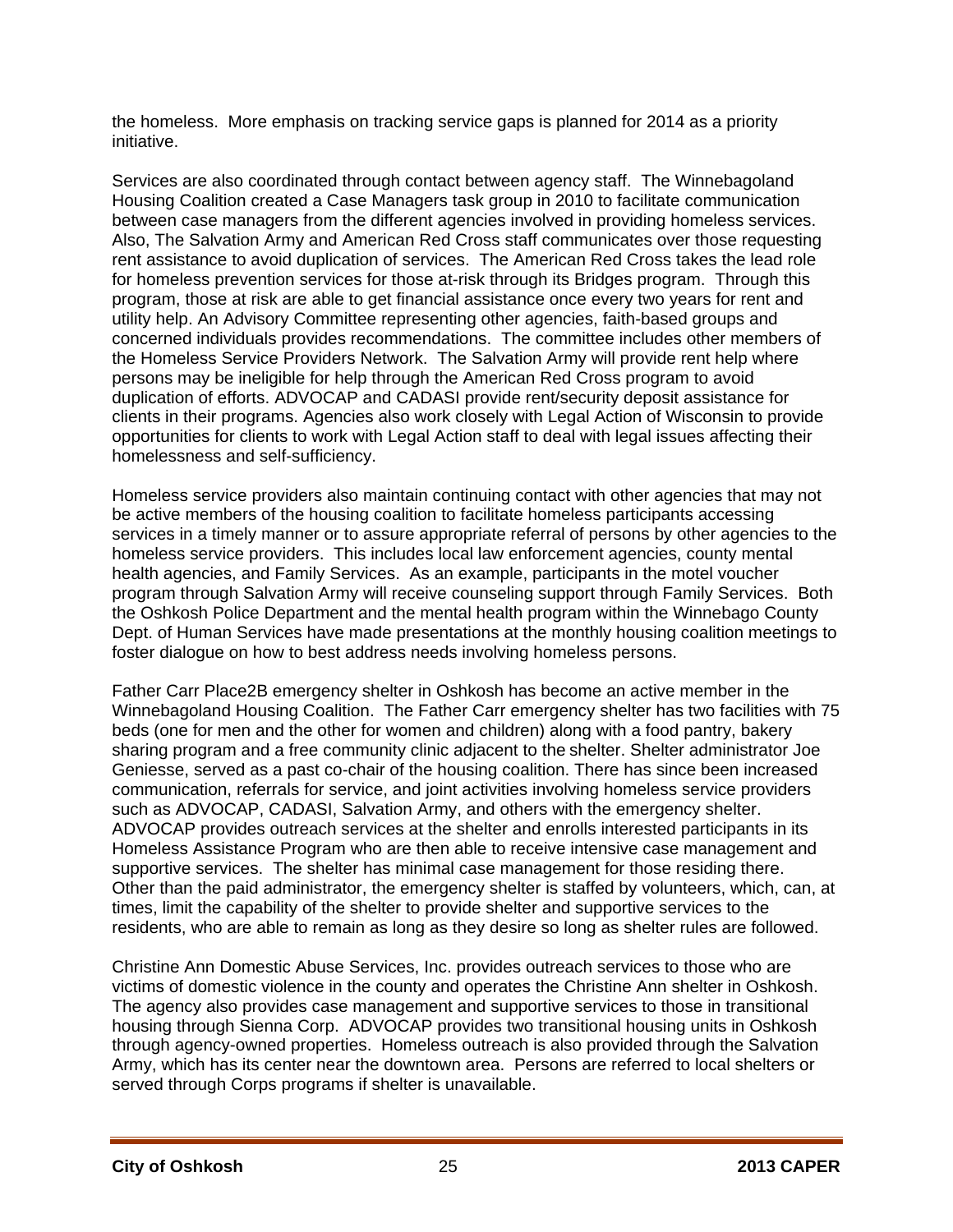The structure of the coalition also promotes other opportunities for communication on issues affecting those who are homeless or at risk of homelessness and create public awareness. In 2010, the Winnebagoland Housing Coalition launched a web site to talk about coalition activities, programs, upcoming meetings and other pertinent information.

Written goals of the Winnebagoland Housing Coalition for 2012-2013 include:

- Promote public and private funds to expand affordable housing opportunities and supportive services
- Educate agencies on legislative issues that impact affordable housing
- Educate public officials about housing issues
- Identify issues regarding emergency housing and homelessness in the community
- Adopt in-service agendas and endorse solutions to emergency housing issues and homelessness

As a prevention strategy, an area of emphasis is providing more employment-related services to help persons move from shelter into permanent housing. ADVOCAP has staff within its Employment & Training Department that helps homeless clients in ADVOCAP's Homeless Assistance Programs and will provide more intensive services through requested funding in this proposal. Clients are also actively involved in using services of the local job centers to assist them with obtaining employment.

Present discharge planning policies include those released from institutions who have mental health and/or substance abuse crisis issues going to Summit House, a facility owned by the local housing authority and staffed by the county. Policies are reviewed annually by the CoC to identify ways to better serve homeless persons.

The following priorities as to homeless needs were adopted by the Homeless Service Providers Network of the Winnebagoland Housing Coalition:

- 1. Case Management with wraparound services to access mainstream resources including outreach, life skills training and budget counseling/financial literacy.
- 2. Temporary shelter to address homelessness
	- a. Emergency shelter
	- b. Transitional housing
	- c. Motel vouchers for those unable to access shelter
	- d. Warming shelter
- 3. Financial assistance to obtain/maintain housing
	- a. Homeless prevention to avoid eviction
	- b. Rent/security deposit help to move into housing
	- c. Legal services to avoid becoming homeless
	- d. Rent assistance while in permanent housing because of inadequate income
- 4. Income stability
	- a. Employment and training services, including job readiness and job coaching
	- b. Obtain economic supports, public benefits (SSI, Food Share, SSDI) and supplemental income (child support)
	- c. Legal services to assist with applications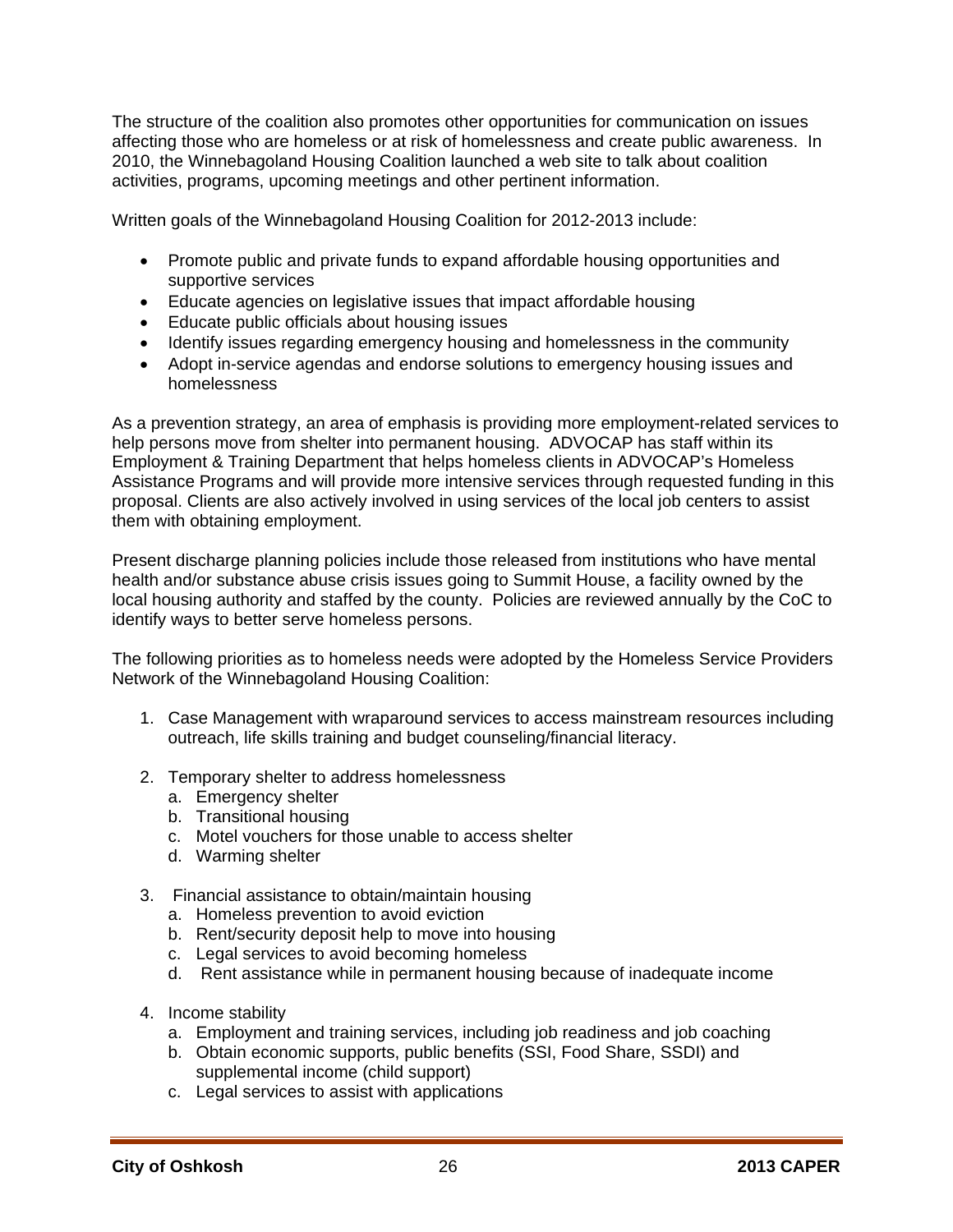- 5. Essential Services including financial help to address unmet needs
	- a. Transportation
	- b. Medical/health related
	- c. Dental care
	- d. Substance abuse
	- e. Mental health
	- f. Education
	- g. Child care
	- h. Personal needs (food, clothing, household goods)
- 6. Accessing/maintaining permanent affordable and decent housing
	- a. Subsidized housing (Section 8, tax credits)
	- b. Fair housing
	- c. Permanent supportive housing for chronic homeless
	- d. Moving expenses

An additional priority of the coalition in 2012-13 was to continue supporting a warming shelter in Oshkosh that serves a small but definite population of persons with no other sheltering options in the community. The coalition supported the establishment of a new nonprofit called Day by Day Warming Shelter in 2012, which is responsible for the development and operation of the shelter. The Day by Day Warming Shelter added an important level to the continuum of care in this area by providing a safe setting to a vulnerable homeless population. The coalition found a location in the Most Blessed Sacrament Parish and the organization successfully completed their second year of operation during the 2012-2013 winter season.

Both the Winnebagoland Housing Coalition and the Homeless Service Providers Network discuss homeless prevention activities and strategies. Data regarding those using homeless services (except Father Carr's shelters) is entered into the State Homeless Management Information System (HMIS) known as Wisconsin ServicePoint.

Also see the Continuum of Care (CoC) Housing Inventory Chart and Homeless Service Activities (Appendix D). The needs inventory was derived from a 2009 point in time survey conducted by Homeless Service Providers Network of the Winnebagoland Housing Coalition.

## **Emergency Solutions Grants (ESG), State Transitional Housing & State Homeless Prevention Program Grants**

The City of Oshkosh does not receive or utilize any grants for homelessness prevention, shelters, supportive services or transitional housing. However, in 2013, area agencies receive funding in the amount of \$117,238 from the State of Wisconsin HUD ESG, State Transitional Housing and State Homeless Prevention Program Funds (July 1, 2012-June 30, 2013) for the Oshkosh area for homeless prevention, transitional housing and emergency shelter operational support and supportive services to help homeless persons move into permanent housing.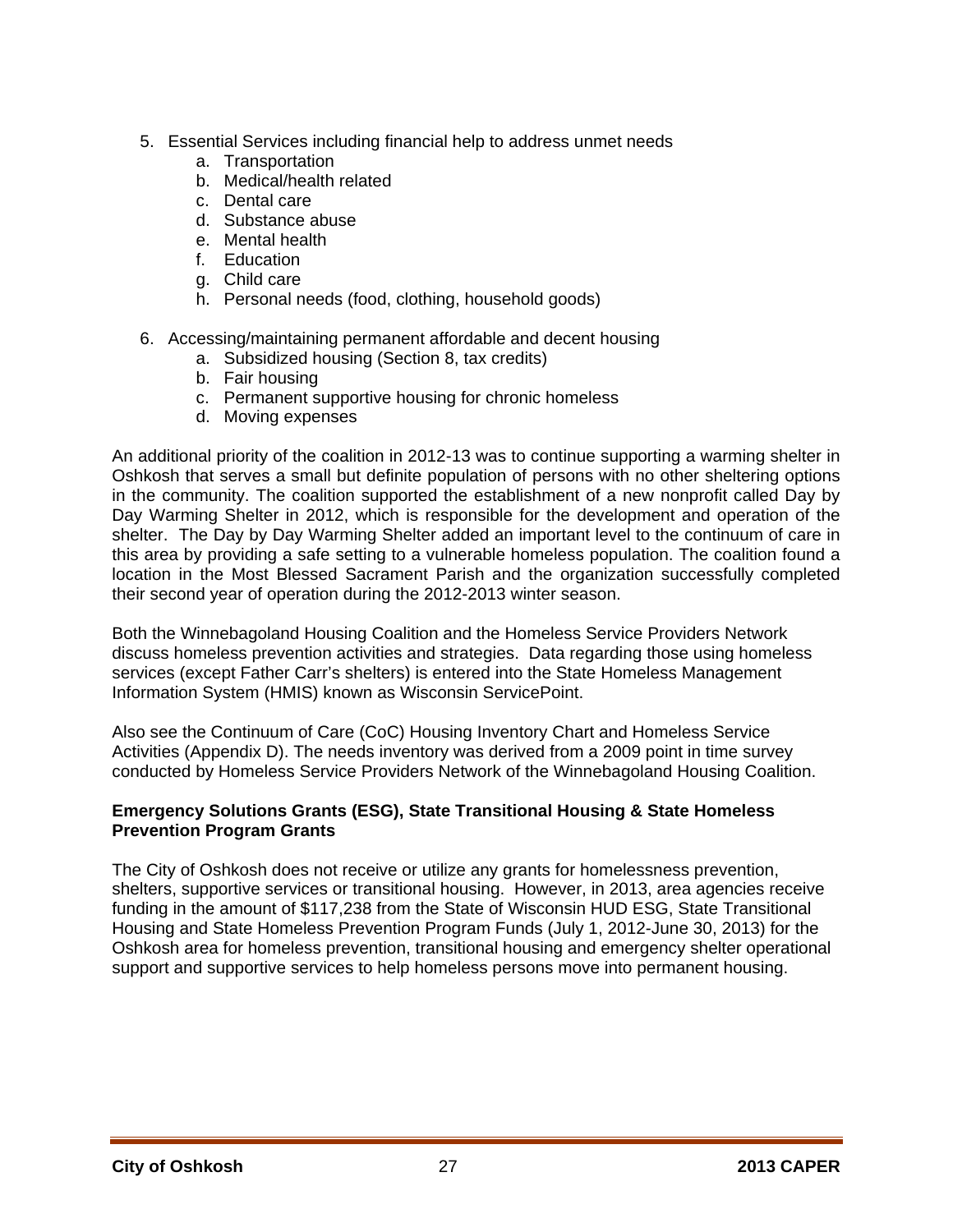## COMMUNITY DEVELOPMENT

**Please also refer to the Community Development Table in the Appendix.** 

## **Community Development**

- **1) Assessment of Relationship of CDBG Funds to Goals and Objectives** 
	- **a) Assess use of CDBG funds in relation to the priorities, needs, goals, and specific objectives in the Consolidated Plan, particularly the highest priority activities.**
	- **b) Evaluate progress made toward meeting goals for providing affordable housing using CDBG funds, including the number and types of households served.**
	- **c) Indicate the extent to which CDBG funds were used for activities that benefited extremely low-income, low-income, and moderate-income persons.**

During the program year, a total of \$1,140,485 in CDBG funds were expended on activities identified in the 2013 Action Plan. During the 2013 Program Year, a total of \$748,068 was expended on activities qualifying as benefiting LMI persons/households. HUD requires a minimum of 70 percent of CDBG expenditures benefit low and moderate income (LMI) persons or households. The expenditures for 2013 on their own are over 89 percent beneficial to LMI persons. Additional details are found throughout this document as well as in the appendix.

While the owner rehabilitation program did not create/provide affordable housing, it did maintain housing choice for LMI households. The number and types of households served are shown in the following table:

| PY 2013 PERSONS SERVED BY<br><b>HOUSING REHABILIATION PROGRAMS</b>                                                          |    |  |  |  |  |
|-----------------------------------------------------------------------------------------------------------------------------|----|--|--|--|--|
| <b>Number of Units by Type</b><br><b>Purchase</b><br><b>Number of</b><br>of Households<br><b>Assistance</b><br><b>Units</b> |    |  |  |  |  |
|                                                                                                                             |    |  |  |  |  |
| Owner                                                                                                                       |    |  |  |  |  |
| <b>Extremely Low Income</b>                                                                                                 |    |  |  |  |  |
| Low Income                                                                                                                  |    |  |  |  |  |
| Moderate Income                                                                                                             | 12 |  |  |  |  |
| Γotal                                                                                                                       | 19 |  |  |  |  |

CDBG funds benefited LMI persons not only through affordable housing projects but through its public service programming, as well. LMI participants were benefited through the following programs: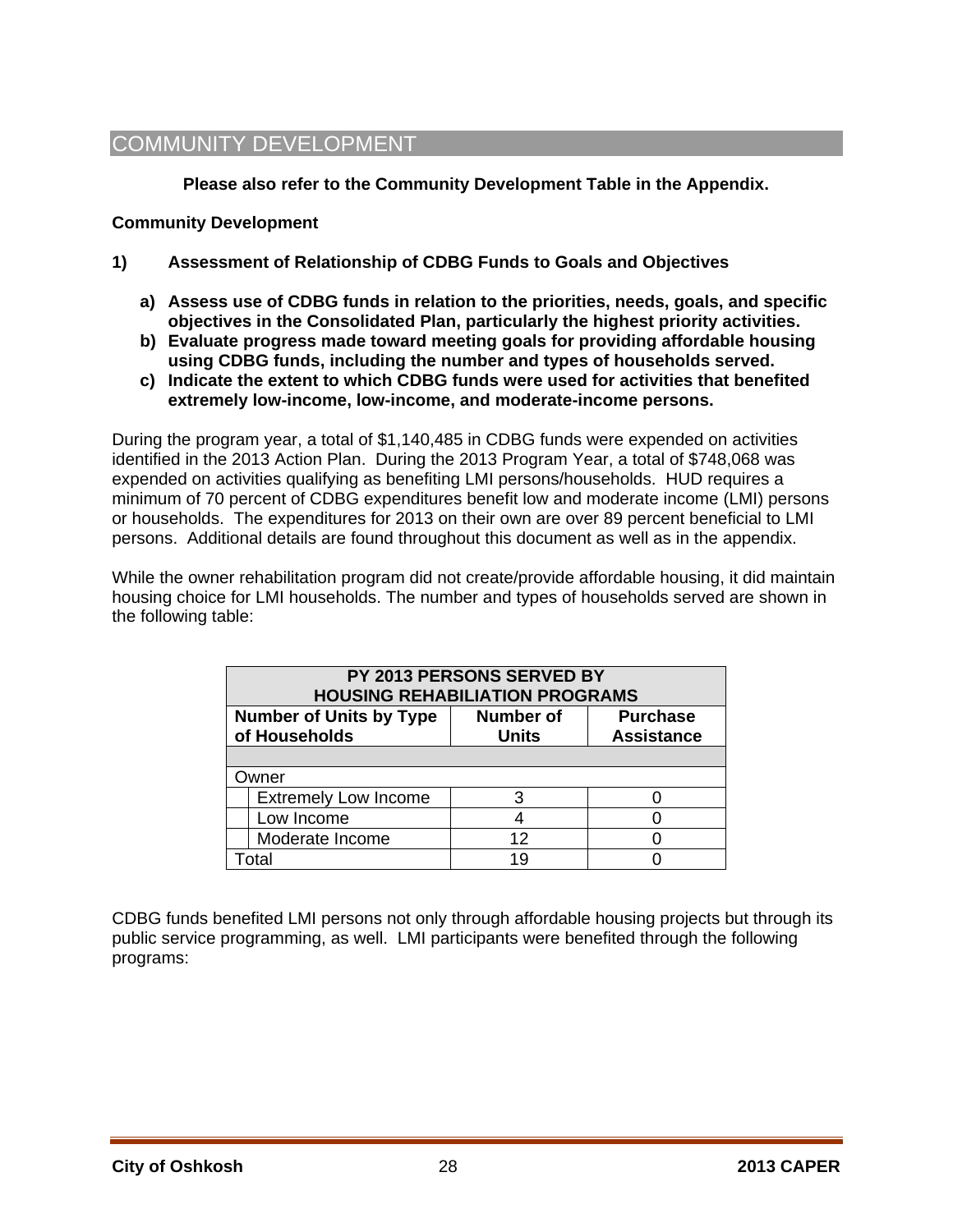| PY 2013 LMI PERSONS SERVED BY PUBLIC SERVICES                  |                                                     |                   |                                   |  |  |
|----------------------------------------------------------------|-----------------------------------------------------|-------------------|-----------------------------------|--|--|
| <b>Public Service</b>                                          | Program                                             | <b>Allocation</b> | <b>LMI Individuals Benefiting</b> |  |  |
| Agency                                                         |                                                     |                   |                                   |  |  |
| <b>ADVOCAP</b>                                                 | <b>Winnebago County</b><br><b>Nutrition Program</b> | \$10,000          | 3,017                             |  |  |
| <b>ADVOCAP</b>                                                 | <b>Bridges Emergency</b><br>Assistance              | \$6,500           | 1,067                             |  |  |
| <b>Christine Ann</b><br>Domestic Abuse<br><b>Services</b>      | Shelter & counseling<br>services                    | \$10,000          | 1,042                             |  |  |
| Day by Day Warming<br><b>Shelter</b>                           |                                                     | \$3,500           | 124                               |  |  |
| Oshkosh Area<br><b>Community Pantry</b>                        | Food & nutritional<br>need services                 | \$10,000          | 69,038                            |  |  |
| <b>UW-Oshkosh Living</b><br><b>Healthy Community</b><br>Clinic | Living Healthy<br><b>Community Clinic</b>           | \$10,000          | 969                               |  |  |
| <b>Fair Housing Center</b><br>of Northeast WI                  | Housing discrimination<br>services                  | \$12,500          | <b>NA</b>                         |  |  |
| <b>Total</b>                                                   |                                                     | \$62,500          | 75,122                            |  |  |

## **2) Changes in Program Objectives**

## **a) Identify the nature of and the reasons for any changes in program objectives and how the jurisdiction would change its program as a result of its experiences.**

No changes in program objectives occurred during the program year.

## **3) Assessment of Efforts in Carrying Out Planned Actions**

## **a) Indicate how grantee pursued all resources indicated in the Consolidated Plan.**

Funding resources identified in the 2010-2014 Consolidated Plan were primarily CDBG funds and these funds were used to implement the activities identified in the Plan. The City does not currently receive ESG, HOPWA, HOME or other funds.

#### **b) Indicate how grantee provided certifications of consistency in a fair and impartial manner.**

There were no requests for certifications of consistency for the 2013 Program Year.

#### **c) Indicate how grantee did not hinder Consolidated Plan implementation by action or willful inaction.**

The City did not hinder implementation of the 2010-2014 Consolidated Plan by action or willful inaction.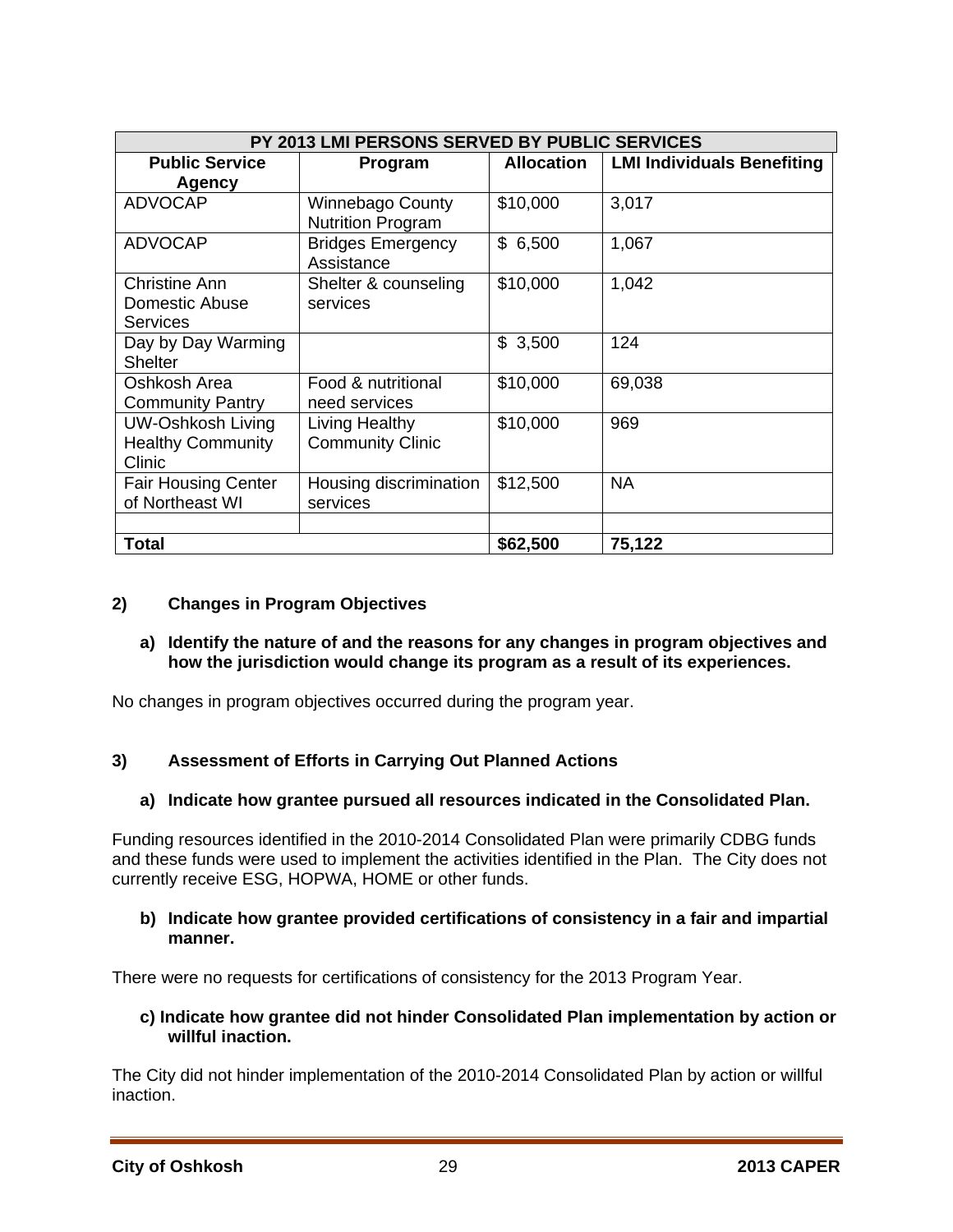Instead, the City completed the following:

- o Adoption of the 2013 Annual Plan that was part of a public hearing/meeting process;
- o Monitoring the progress of 2013 subrecipients in accordance with their individual grant proposals; and
- o Monitoring the implementation of 2013 projects where City staff is the responsible party (i.e. Housing Rehabilitation, Central City Redevelopment, etc.).

## **4) For Funds Not Used for National Objectives**

## **a) Indicate how use of CDBG funds did not meet national objectives.**

The only funds not used for National Objectives were for administrative costs, which are permitted expenditures of CDBG funds.

## **b) Indicate how use of CDBG funds did not comply with overall benefit certification.**

All CDBG funds used, with the exception of funds used for administrative costs, complied with overall benefit certification.

## **5) Anti-displacement and Relocation – for activities that involve acquisition, rehabilitation or demolition of occupied real property**

- **a) Describe steps actually taken to minimize the amount of displacement resulting from the CDBG-assisted activities.**
- **b) Describe steps taken to identify households, businesses, farms or nonprofit organizations that occupied properties subject to the Uniform Relocation Act or Section 104(d) of the Housing and Community Development Act of 1974, as amended, and whether or not they were displaced, and the nature of their needs and preferences.**
- **c) Describe steps taken to ensure the timely issuance of information notices to displaced households, businesses, farms, or nonprofit organizations.**

The City considers property occupancy in the design and implementation of programs and projects to minimize, if not prevent, displacement. During the program year, no households, businesses, farms or non-profits were displaced or relocated.

- **6) Low/Mod Job Activities for economic development activities undertaken where jobs were made available but not taken by low- or moderate-income persons** 
	- **a) Describe actions taken by grantee and businesses to ensure first consideration was or will be given to low/mod persons.**
	- **b) List by job title of all the permanent jobs created/retained and those that were made available to low/mod persons.**
	- **c) If any of jobs claimed as being available to low/mod persons require special skill, work experience, or education, provide a description of steps being taken or that will be taken to provide such skills, experience, or education.**

During the program year, the City did not undertake any economic development activities where jobs were made available.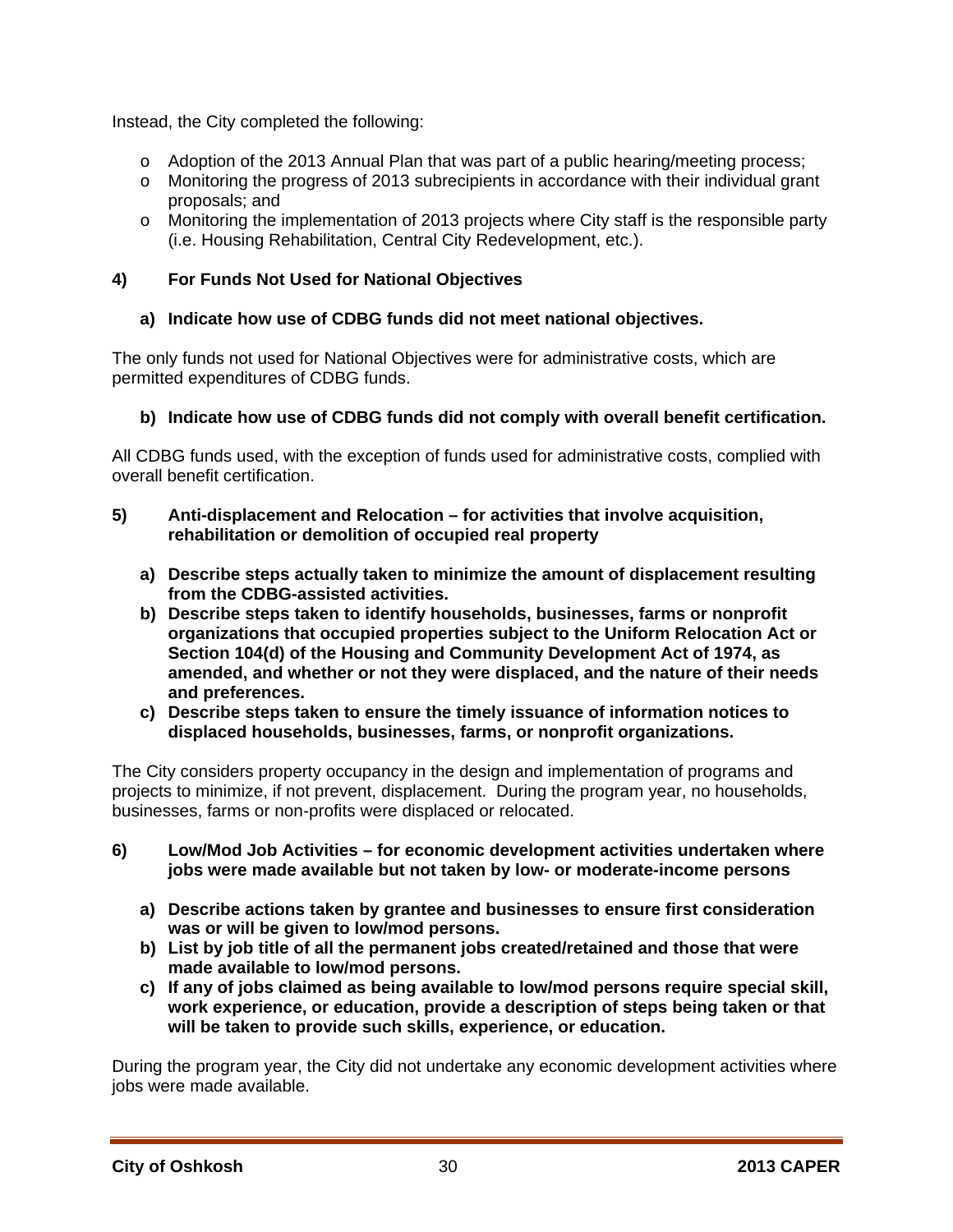- **7) Low/Mod Limited Clientele Activities for activities not falling within one of the categories of presumed limited clientele low and moderate income benefit.** 
	- **a) Describe how the nature, location, or other information demonstrates the activities benefit a limited clientele at least 51% of who are low- and moderateincome.**

The Public Service Funding Consortium funded 6 programs with City CDBG funds that benefited LMI persons/households. Following is a summary of each program highlighting the number of LMI persons served and accomplishments achieved with the program:

ADVOCAP – "Winnebago County Nutrition Program" provided 50,748 meals for 2,882 low and moderate income individuals at congregate meals sites or through the delivery of the meals to the person's residence when the individual is homebound in 2013.

ADVOCAP – "Bridges Emergency Assistance Program" provided assistance to low and moderate income persons who had temporary emergency needs ", which provides assistance to low and moderate income persons who had temporary emergency needs related to rental and utility payments, bus passes, gas vouchers, car repairs, work boots, insurance application fees and vouchers. In 2013, 1,067 low and moderate income individuals were assisted by this program.

Christine Ann Domestic Abuse Services Inc. (CADASI) operates a 35-bed shelter for female victims of domestic violence and their children and counseling services, case management and supportive services for women, men and children. In 2013, CADASI provided counseling and shelter for 1,042 persons; with 474 individuals being from Oshkosh, with 113 of these being children.

Day by Day Warming Shelter operates a 20-bed seasonal emergency shelter that serves a small but definite population of persons (men and women) with no other sheltering options in the community. In 2013, Day by Day provided shelter for 124 individuals and served more than 7,579 meals.

Oshkosh Area Community Pantry – "Food & Nutritional Need Program" distributed 1,188,629 pounds of food in 2013 to 69,038 low and moderate income individuals.

University of Wisconsin-Oshkosh – "Healthy Living Community Clinic" provided cost-effective medical care and prescriptions to 969 individuals. This includes non-emergency treatment of illnesses or injuries management of chronic conditions and lab tests.

Activities not falling into the categories of the presumed limited clientele low and moderate income benefit, such as Central City redevelopment activities associated with slum and blight removal, are determined to be of greater than 50 percent benefit to LMI individuals based on census tract and block group information. This establishes a low and moderate income area where more than half of the residents are LMI. It is then assumed that the benefits of the activities are a benefit to all of the residents of said area. Housing rehabilitation and public service activities that do not have presumed limited clientele are documented for benefit as to income levels, family sizes, race/ethnicity and nature of activity within application submittal requirements and quarterly/annual reporting.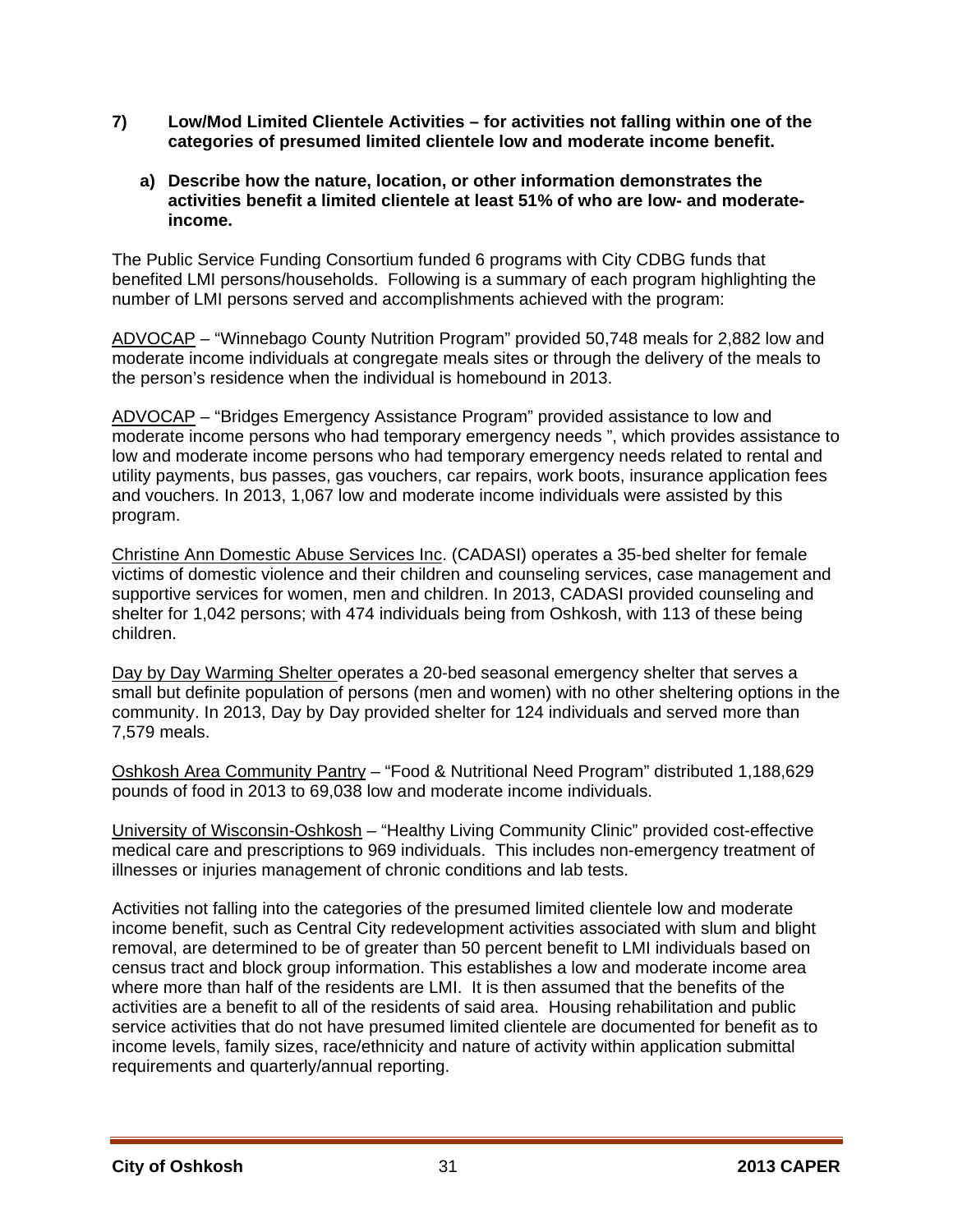## **8) Program income received**

#### **a) Detail the amount of program income reported that was returned to each individual revolving fund, e.g., housing rehabilitation, economic development, or other type of revolving fund.**

The City did not participate in any revolving loan program. Program income received is spent on the next eligible expenditure.

## **b) Detail the amount repaid on each float-funded activity.**

The City did not participate in any float-funded activities.

**c) Detail all other loan repayments broken down by the categories of housing rehabilitation, economic development, or other.** 

During the Program Year, approximately \$119,488 was received in program income from loan repayments from thirteen properties and fees.

| PY 2013 PROGRAM INCOME        |           |  |  |  |
|-------------------------------|-----------|--|--|--|
| <b>Address</b>                | Amount    |  |  |  |
| <b>Housing Rehabilitation</b> |           |  |  |  |
| 1422 Liberty St               | \$5,021   |  |  |  |
| 629 W 8 <sup>th</sup> Ave     | \$2,863   |  |  |  |
| 1032 Eastman St               | \$2,065   |  |  |  |
| 632 Waugoo Ave                | \$2,801   |  |  |  |
| 420 E Melvin Ave              | \$17,209  |  |  |  |
| 1013 N Sawyer St              | \$23,177  |  |  |  |
| 1707 Punhoqua St              | \$21,551  |  |  |  |
| 143 W 22 <sup>nd</sup> Ave    | \$11,244  |  |  |  |
| 648 Central St                | \$11,111  |  |  |  |
| 626 W 18th Ave                | \$2,400   |  |  |  |
| 15 E Nevada St                | \$2,647   |  |  |  |
| 1903 Simpson St               | \$2,400   |  |  |  |
| 554 Evans St                  | \$2,400   |  |  |  |
| Fees                          | \$400     |  |  |  |
| Subtotal                      | \$107,289 |  |  |  |
| <b>Central City</b>           |           |  |  |  |
| 716 Oregon St                 | \$12,199  |  |  |  |
| Total                         | \$119,488 |  |  |  |

No other program income was received.

## **d) Detail the amount of income received from the sale of property by parcel.**

In 2013, no parcels were sold.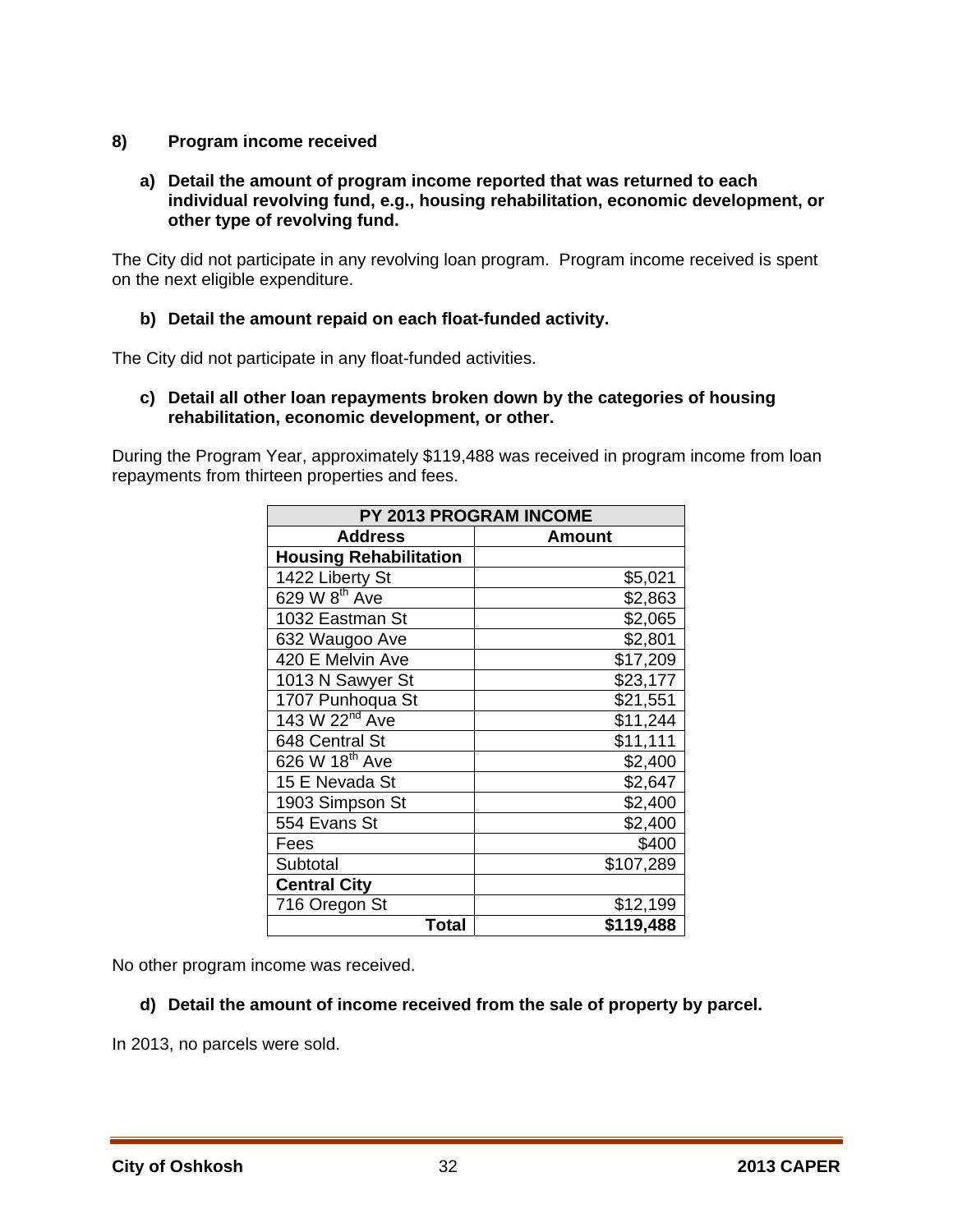**9) Prior period adjustments – where reimbursement was made this reporting period for expenditures (made in previous reporting periods) that have been disallowed, provide the following information:** 

No reimbursements were made for disallowed expenditures from prior program years.

- **10) Loans and other receivables** 
	- **a) List the principal balance for each float-funded activity outstanding as of the end of the reporting period and the date(s) by which the funds are expected to be received.**

The City did not participate in any float-funded activities.

**b) List the total number of other loans outstanding and the principal balance owed as of the end of the reporting period.** 

At the end of the program year, the total number of loans outstanding and the principal balance is as follows:

| PY 2013 OWNER OCCUPIED REHAB PROGRAM OUTSTANDING LOAN BALANCES  |             |  |
|-----------------------------------------------------------------|-------------|--|
| Single-unit deferred housing rehabilitation loans               |             |  |
| <b>Loans Outstanding</b>                                        | 258         |  |
| <b>Principal Balance</b>                                        | \$3,907,071 |  |
| Multiple-unit deferred housing rehabilitation loans             |             |  |
| Outstanding Loans with future payment                           | 4           |  |
| Outstanding Loans with no future payment (if all conditions are | 4           |  |
| met)                                                            |             |  |
| <b>Total Outstanding Loans</b>                                  | \$272,858   |  |
| Principal Balance of all Outstanding Loans                      | \$4,179,929 |  |

#### **c) List separately the total number of outstanding loans that are deferred or forgivable, the principal balance owed as of the end of the reporting period, and the terms of the deferral or forgiveness.**

For single-unit housing loans, all are deferred loans with no balance due (or owed) as of the end of the program year.

For the multiple-unit housing loans, all are deferred loans with no balance due (or owed) as of the end of this program year.

There are, however, outstanding loans with payments due in future program years as the following table demonstrates: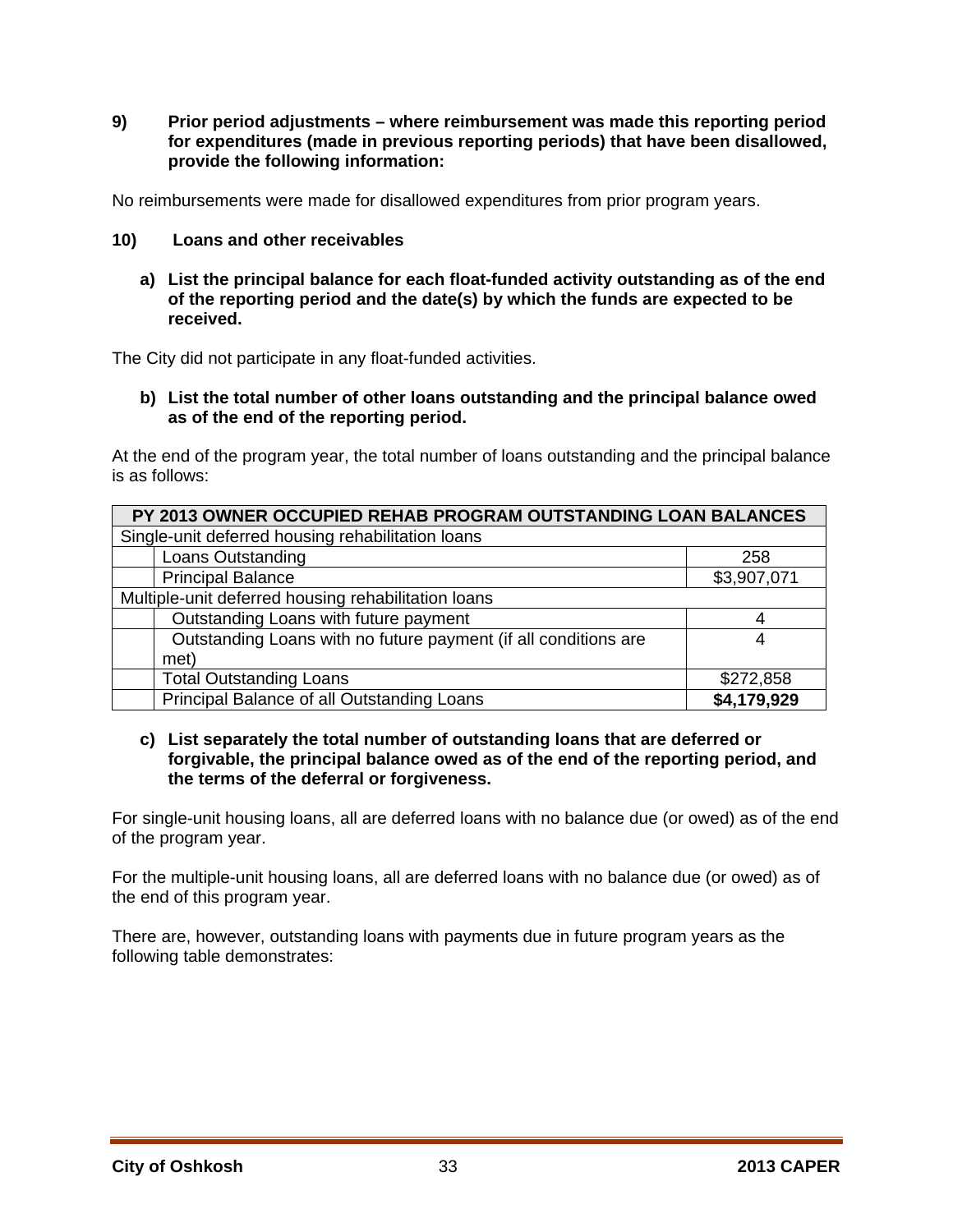| RENTAL REHAB PROGRAM OUTSTANDING LOANS WITH<br><b>FUTURE PAYMENTS</b> |                      |                   |  |  |
|-----------------------------------------------------------------------|----------------------|-------------------|--|--|
| Address                                                               | <b>Final Payment</b> | Due Date          |  |  |
| 501 N. Main St.                                                       | \$90,000             | January 9, 2019   |  |  |
| 913 Oregon St.                                                        | \$60,000             | When sold         |  |  |
| 123 Mill St                                                           | \$12,858             | August 24, 2017   |  |  |
| 332 Hudson St                                                         | \$20,000             | September 4, 2027 |  |  |
| <b>TOTAL</b>                                                          | \$122,918            |                   |  |  |
| RENTAL REHAB PROGRAM OUTSTANDING LOANS THAT HAVE                      |                      |                   |  |  |
| <b>NO FUTURE REPAYMENT</b>                                            |                      |                   |  |  |
| 448 N. Main St.                                                       | (\$99,992)           |                   |  |  |
| 415-417-419 N.                                                        | (\$22,524)           |                   |  |  |
| Main St                                                               |                      |                   |  |  |
| 421 N. Main St.                                                       | (\$59,996)           |                   |  |  |
| 646 Grand St.                                                         | \$34,997             |                   |  |  |
| <b>TOTAL</b>                                                          | (\$217,509)          |                   |  |  |

**d) Detail the total number and amount of loans made with CDBG funds that have gone into default and for which the balance was forgiven or written off during the reporting period.** 

There were no loans made with CDBG funds that went into default or were forgiven or written off during the reporting period.

**e) Provide a list of the parcels of property owned by the grantee or its subrecipients that have been acquired or improved using CDBG funds and that are available for sale as of the end of the reporting period**.

| PROPERTIES OWNED BY CITY THAT HAVE BEEN ACQUIRED    |                           |                               |  |  |
|-----------------------------------------------------|---------------------------|-------------------------------|--|--|
| OR IMPROVED USING CDBG FUNDS AND AVAILABLE FOR SALE |                           |                               |  |  |
| <b>ADDRESS</b>                                      | <b>PREVIOUS USE</b>       | <b>PROPOSED USE</b>           |  |  |
| 15 W $7th$ Ave                                      | Single-family residential | Land bank for non-residential |  |  |
| 14 W $8th$ Ave                                      | Single-family residential | Land bank for non-residential |  |  |
| 30 W 8 <sup>th</sup> Ave                            | Commercial                | Land bank for non-residential |  |  |
| 126 W 9 <sup>th</sup> Ave                           | Single-family residential | Single-family residential     |  |  |
| 510 Campus PI                                       | Single-family residential | Single-family residential     |  |  |
| 211 Dawes St                                        | Single-family residential | Single-family residential     |  |  |
| 661 Jefferson St                                    | Commercial/industrial     | Land bank for multi-family    |  |  |
| 665 Jefferson St                                    | Two-family residential    | Land bank for multi-family    |  |  |
| 669 Jefferson St                                    | Single-family residential | Land bank for multi-family    |  |  |
| 673 Jefferson St                                    | Single-family residential | Land bank for multi-family    |  |  |
| 679 Jefferson St                                    | Two-family residential    | Land bank for multi-family    |  |  |
| 683 Jefferson St                                    | Two-family residential    | Land bank for multi-family    |  |  |
| 421 E Lincoln Ave                                   | Vacant lot                | Single-family residential     |  |  |
| 512 Grand St                                        | Single-family residential | Single-family residential     |  |  |
| 125 W 6 <sup>th</sup> Ave                           | Two-family residential    | Land bank for non-residential |  |  |
| 127 W $6th$ Ave                                     | Two-family residential    | Land bank for non-residential |  |  |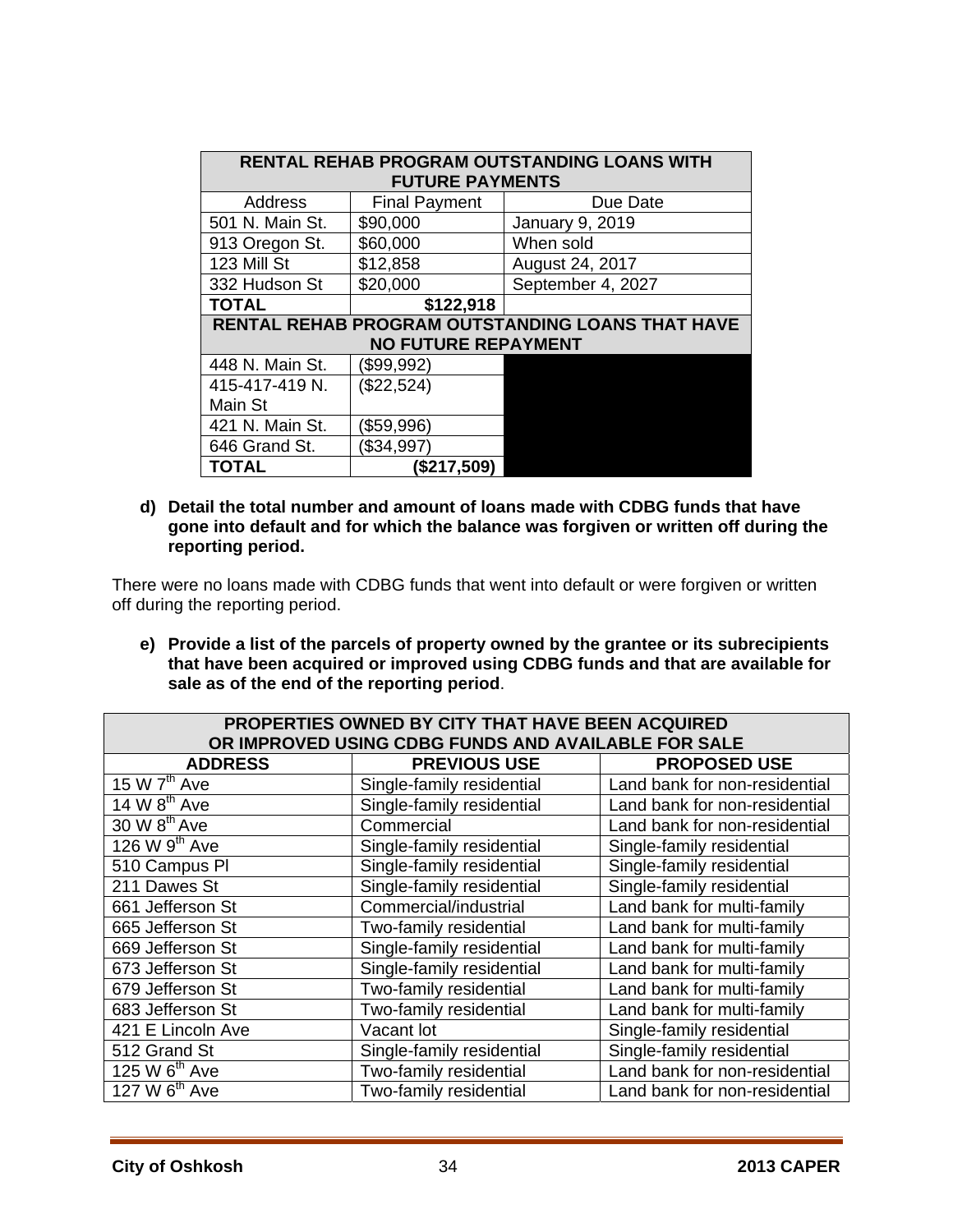| Single-family residential | Land bank for non-residential |
|---------------------------|-------------------------------|
| Single-family residential | Land bank for non-residential |
| Single-family residential | Land bank for non-residential |
| Single-family residential | Open space                    |
| Single-family residential | Single-family residential     |
| Single-family residential | Land bank for non-residential |
| Single-family residential | Single-family residential     |
| Single-family residential | Open space                    |
| Single-family residential | Land bank for non-residential |
| Single-family residential | Land bank for multi-family    |
| Single-family residential | Open space                    |
| Single family residential | Single family residential     |
| Vacant lot                | Single family residential     |
| Single family residential | Single family residential     |
| Single family residential | Single family residential     |
| Single family residential | Single family residential     |
|                           |                               |

Of the lots purchased with CDBG funds, several are part of assembly of a larger parcel for future redevelopment

#### **11) Lump sum agreements**

The City did not enter into any lump sum agreements.

- **12) Housing Rehabilitation for each type of rehabilitation program for which projects/units were reported as completed during the program year** 
	- **a) Identify the type of program and number of projects/units completed for each program.**
	- **b) Provide the total CDBG funds involved in the program.**
	- **c) Detail other public and private funds involved in the project.**

In the 2013 Program Year, nineteen projects/units within the owner-occupied rehabilitation program were completed using CDBG funds. A total of \$484,396 in CDBG funds were expended (\$11,935 for lead abatement, \$472,461 for rehabilitation). No other public or private funds were involved in these 19 projects.

No renter-occupied rehabilitation projects were completed in 2013.

#### **13) Neighborhood Revitalization Strategies – for grantees that have HUD-approved neighborhood revitalization strategies**

The City of Oshkosh does not have any designated Neighborhood Revitalization Strategy Areas (NRSA).